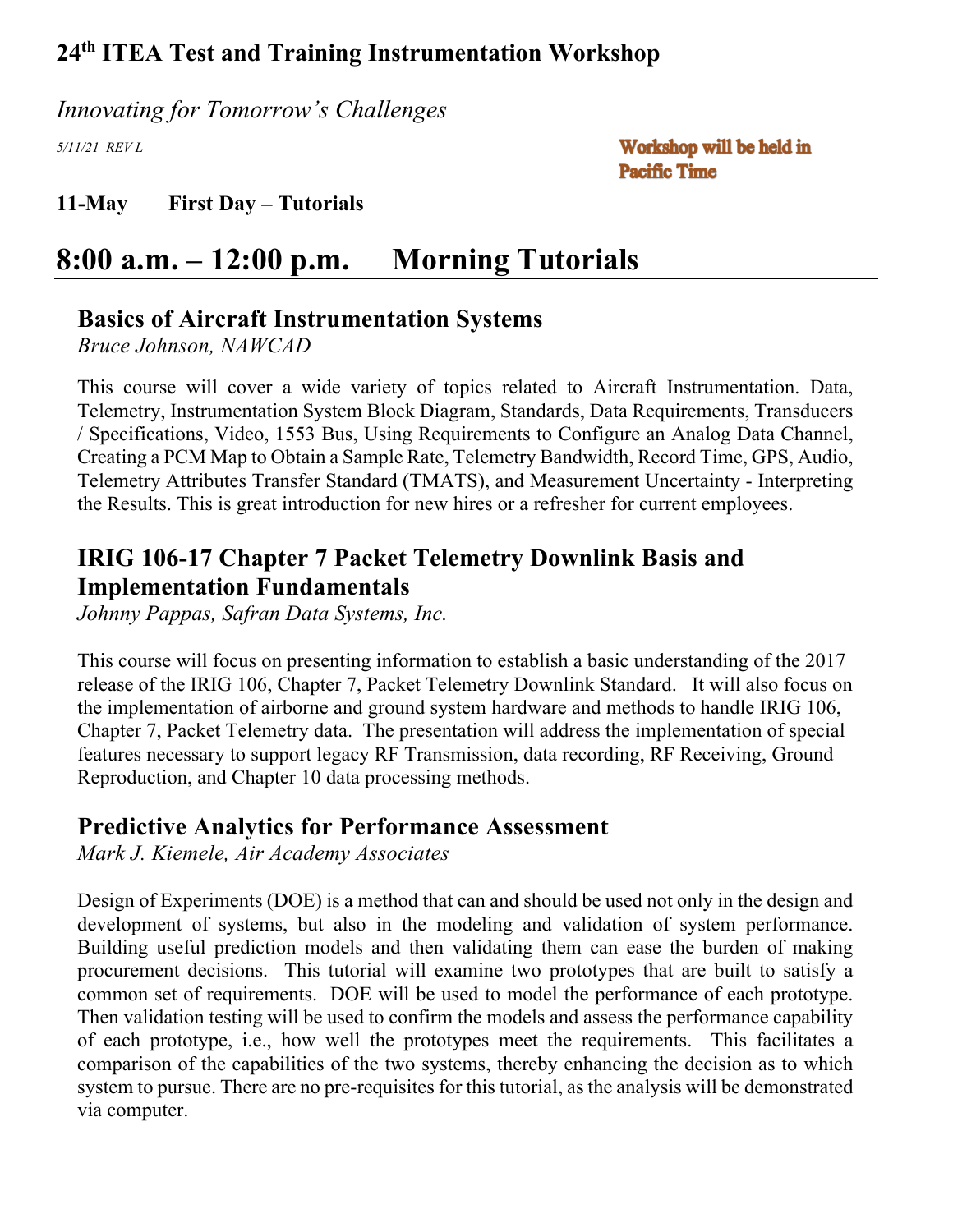### *Innovating for Tomorrow's Challenges*

*5/11/21 REV L*

## **Troubleshooting Ethernet Data with Wireshark**

*Paul Ferrill, ATAC* 

The "Troubleshooting Ethernet Data with Wireshark" tutorial will use real-world aircraft data to demonstrate how to use the open source program Wireshark to both view data and troubleshoot problems. The class will include presentation and hands-on usage of Wireshark to look at data as if you were connected to the Ethernet network on an airplane and if you were connected to an IRIG 106 Chapter 10 recorder broadcasting data over UDP. We'll start out with a brief overview of Ethernet fundamentals and then get right on to using Wireshark.

## **Video and Video Compression**

*Gary Thom, Delta Information Systems*

With the growing complexity of flight test programs and the improved efficiency of compression algorithms, video is an ever increasing component of flight test data collection. This tutorial will provide a basic understanding of video interfaces. This will include a discussion of the signals, formats, resolutions and frame rates. Building on those basics the tutorial will then present a high level description of how video compression works and the trade-offs that can be made when selecting and implementing video compression components. An overview of various video compression algorithms will be provided, highlighting the differences between the algorithms. We will examine the effects of video compression on video quality and investigate some of the causes and resolutions of quality problems. Finally, there will be a brief overview of audio compression.

# **1:00 p.m. – 5:00 p.m. Afternoon Tutorials**

# **JPEGXS vs H.264/H.265: Why JPEGXS is Better, Faster, and More Reliable**

*Paul Hightower, Instrumentation Technology Systems (ITS)*

There are three ways to see video; uncompressed, lightly compressed and highly compressed. For the small screen highly compressed video is widely used. For the big screen and for content generation lightly compressed video may be used. The best video of course is uncompressed. Uncompressed video delivers to your eyes what the camera sees; all the detail and all the colors with near instantaneous presentation (no latency). Few of us ever experience this level of video because storage and transport bandwidth simply cannot meet the requirements for its use. Very high end equipment is needed which quickly becomes out of economic reach except for the most demanding purposes.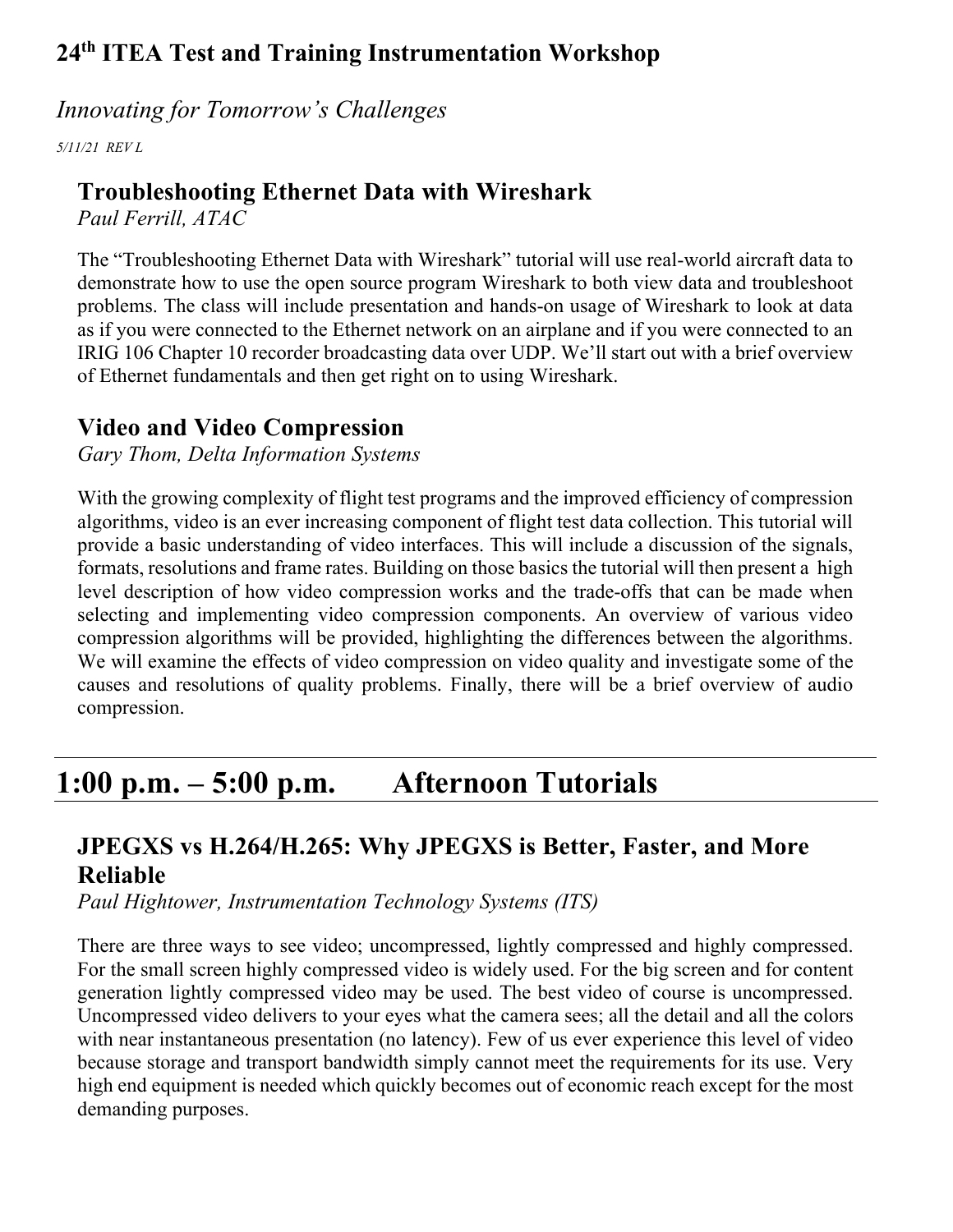### *Innovating for Tomorrow's Challenges*

#### *5/11/21 REV L*

Enter video compression technologies. Video compression has evolved to address transport and storage issues in general. However, two strategies emerged. The Motion Picture Experts Group (MPEG) focused on transport in narrow band environments and low storage capacity while maintaining good image quality. The Joint Photographic Experts Group (JPEG) remained image quality focused thus requiring more storage capacity and broader bandwidths for transport. MPEG became the most widely used system since endpoint distribution to the masses had to be delivered over narrow band channels (e.g., television, cable, satellite). At the turn of the century, storage costs were still high providing an additional economic pressure to reduce the size of video archived files. Compression ratios of 500:1 or more is needed to meet these challenges. MPEG 4 part 10 (aka H.264) met these challenges and is the most widely used compression system for video. As 4K video emerged, even more compression was needed (up to 2000:1 )which was met with the development of H.265 (aka HEVC). H.264 and H.265 (HEVC) and produce relatively good image quality for the small screen in transport bandwidths of less than 10 Mb/s. The image quality is not good enough for the big screen and is not used. The compression tools used in MPEG also introduce significant latency from source to destination. Latency can be as high as 10 seconds! However, for distribution of pre-recorded videos latency is not an issue. It does limit its uses for man-in-the-loop applications such as camera positioning. MPEG enabled widespread distribution but compromises the image quality delivered by the camera. VCR features like fast forward, single step, and backwards play is difficult if not impossible. The high compression also increases the opportunity for corruption and total video stream loss with transport noise and packet loss.

In the year 2000, JPEG changed the underlying method of image compression to one which can provide light compression that is visually lossless when compared to the original image. Other advantages are very low latency (under a millisecond is achievable) more resilience to transport noise, full VCR playback features. Over the past ten years, storage costs have become miniscule and transport bandwidths have grown from a few megabits/second to tens of gigabits/second. These advances now enable a wider use of lightly compressed video using the JPEG standard. The new JPEG XS is a fast, low latency, low complexity, and visually lossless compression system for video streams. Combined, JPEGXS encoding offer the engineering and test community far superior image quality for evaluation and performance studies. Man-in-the-loop applications become practical due to the low latency. Frame-by-frame imagery is identical to that which the camera captured thus delivering all the investment made in the camera and lenses to your eyes. Each frame is individually encoded delivering high image quality at each frame, eliminates Group of Picture (GOP) image loss and enables smooth forward/reverse and frame step playback. Images reconstructed from a JPEGXS encoder exhibit no macroblocking and introduces few if any artifacts of compression. We will explore all these issues in depth and explain why JPEG XS is able to deliver these benefits.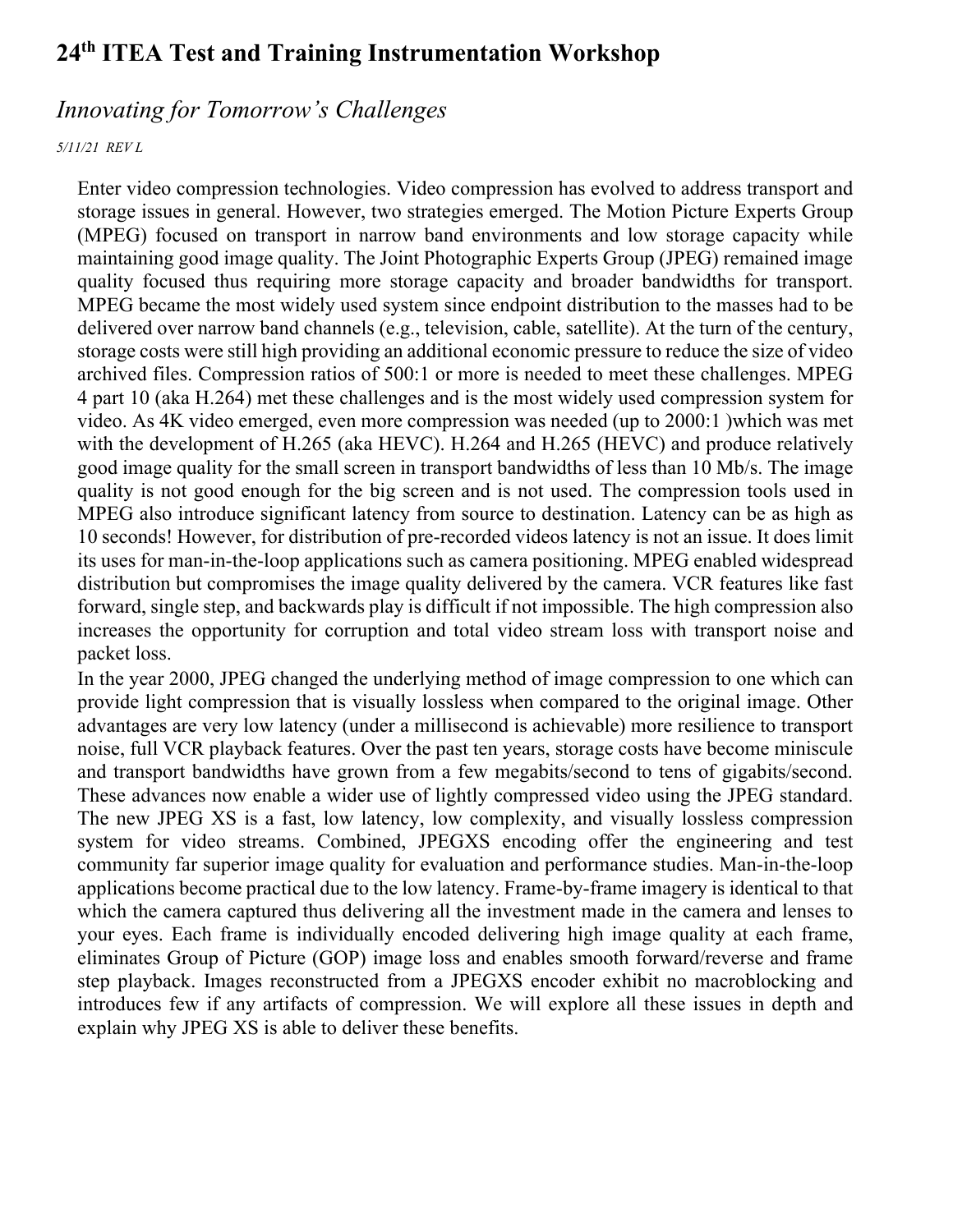*Innovating for Tomorrow's Challenges*

*5/11/21 REV L*

## **iNET Telemetry Networks**

*Thomas Grace, NAVAIR & Todd Newton, SwRI*

Chapters 21 through 28 of the Range Commanders' Council (RCC) IRIG-106 standards were developed to support a wide variety of components and system compositions. This tutorial provides a quick overview of these IRIG standards along with providing insight into the new capabilities that systems using these standards can utilize. The presentation includes current performance measured through the developmentally flight-tests. It is intended for anyone who wants an introduction or update on the current status of the TmNS technologies and system capabilities.

# **Real World Telemetry over IP**

*Gary Thom, Delta Information Systems*

As telemetry ranges are making the move to network centric architectures, it is worth considering the lessons learned over the previous 10 years of designing, installing, troubleshooting and optimizing telemetry data distribution over IP networks. This tutorial will begin with the motivation for moving to Telemetry over IP (TMoIP). It will then provide a basic networking foundation for understanding TMoIP and TMoIP formats. With this basis, we will be able to discuss network design considerations and tradeoffs for a successful TMoIP deployment. Finally, we will present some of the real-world problems and issues that may arise in a TMoIP system and the troubleshooting techniques that can be used to resolve them.

# **TENA, JMETC, and BDKM for Distributed Testing**

*Gene Hudgins, JMETC/TENA*

The Test and Training Enabling Architecture (TENA) was developed as a DoD Central Test and Evaluation Investment Program (CTEIP) project to enable interoperability among ranges, facilities, and simulations in a timely and cost-efficient manner, as well as to foster reuse of range assets and future software systems. TENA provides for real-time software system interoperability, as well as interfaces to existing range assets, C4ISR systems, and simulations. TENA, selected for use in Joint Mission Environment Test Capability (JMETC) events, is welldesigned for its role in prototyping demonstrations and distributed testing.

JMETC is a distributed LVC testing capability developed to support the acquisition community during program development, developmental testing, operational testing, and interoperability certification, and to demonstrate Net-Ready Key Performance Parameters (KPP) requirements in a customer-specific Joint Mission Environment.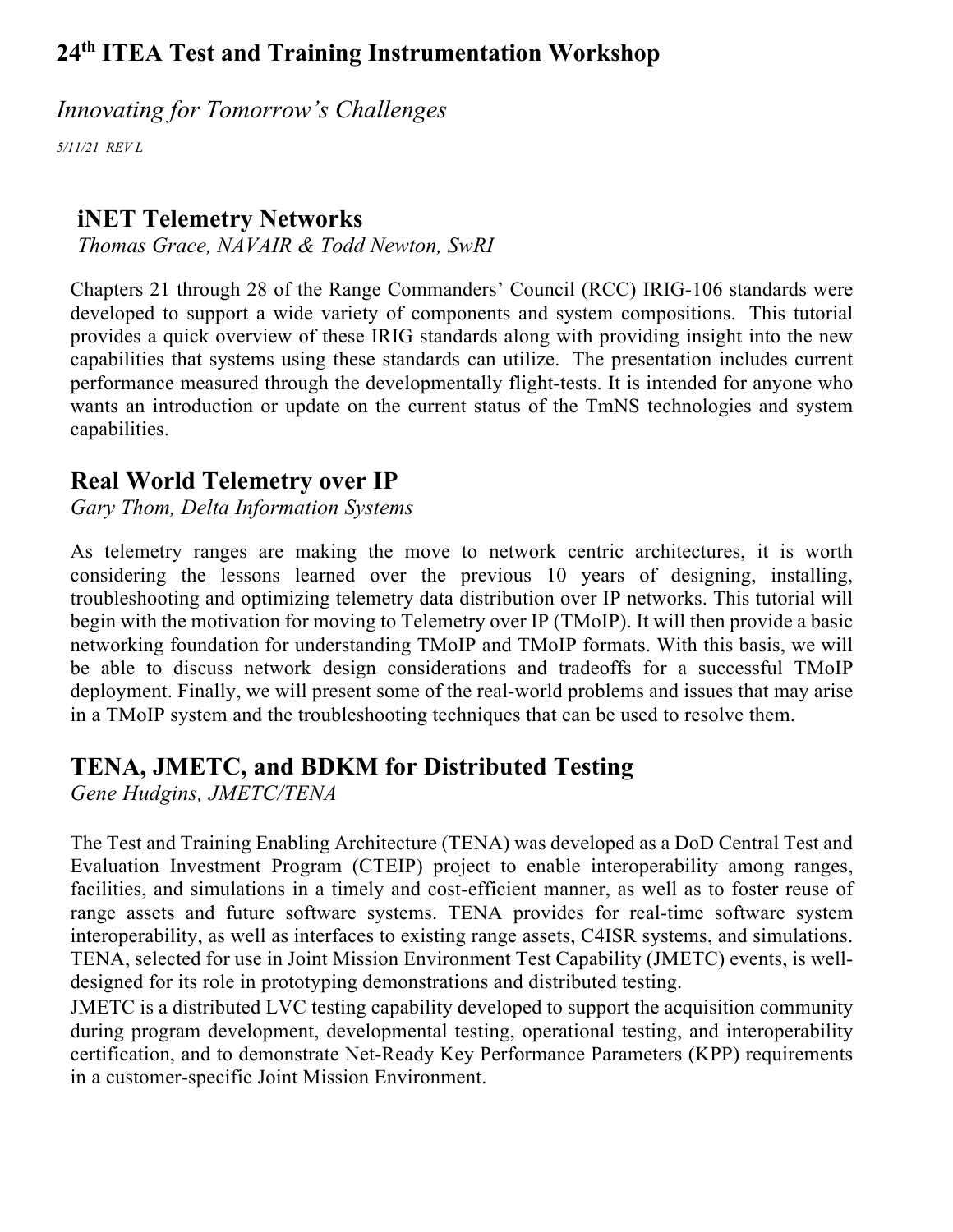### *Innovating for Tomorrow's Challenges*

#### *5/11/21 REV L*

JMETC uses a hybrid network architecture. The JMETC Secret Network (JSN), based on the SDREN, is the T&E enterprise network solution for secret testing. The JMETC Multiple Independent Levels of Security (MILS) Network (JMN) is the T&E enterprise network solution for all classifications and cyber testing. JMETC provides readily available connectivity to the Services' distributed test capabilities and simulations, as well as industry test resources. JMETC is also aligned with the Joint National Training Capability (JNTC) integration solutions to foster test, training, and experimental collaboration.

TENA provides the architecture and software implementation and capabilities necessary to quickly and economically enable interoperability among range systems, facilities, and simulations. TENA also fosters range asset reuse for enhanced utilization and provides composability for assembling rapidly, initialize, test, and execute a system from reusable, interoperable elements. Because of its field-proven history and acceptance by the range community, TENA provides a technology already deployed and well tested within the DoD.

Enterprise Big Data Analytics (BDA) and Knowledge Management (BDKM) has the capacity to improve acquisition efficiency, keep up with the rapid pace of acquisition technological advancement, ensure that effective weapon systems are delivered to warfighters at the speed of relevance, and enable T&E analysts across the acquisition lifecycle to make better and faster decisions using data that was previously inaccessible, or unusable. BDA is the application of advanced tools and techniques to help quickly process, visualize, understand, and report on data. JMETC has demonstrated that applying enterprise distributed BDA tools and techniques to T&E, leads to faster and more informed decision making that reduces overall program cost and risk. This presentation will inform the audience as to the current impact of TENA, JMETC, and BDA on the T&E community; as well as their expected future benefits to the range community and the warfighter.

### **Test and Evaluation of Laser and Electro-Optical Systems**

*Douglas Nelson, Teknicare, Inc. & Mark Stevens, Naval Postgraduate School*

An introduction to the challenges of testing and evaluating laser and electro-optical systems. An overview of the basic physics and terminology of these systems is included. The unique capabilities of laser and electro-optical systems are also discussed to provide a foundation for test objectives. Test and evaluation needs for laser and electro-optical systems including required diagnostic beam propagation and atmospheric measurements are briefly examined.

*Please join us in the virtual exhibit hall from 12:00-3:00pm. Attendees will be able to video chat with exhibitors during this time.*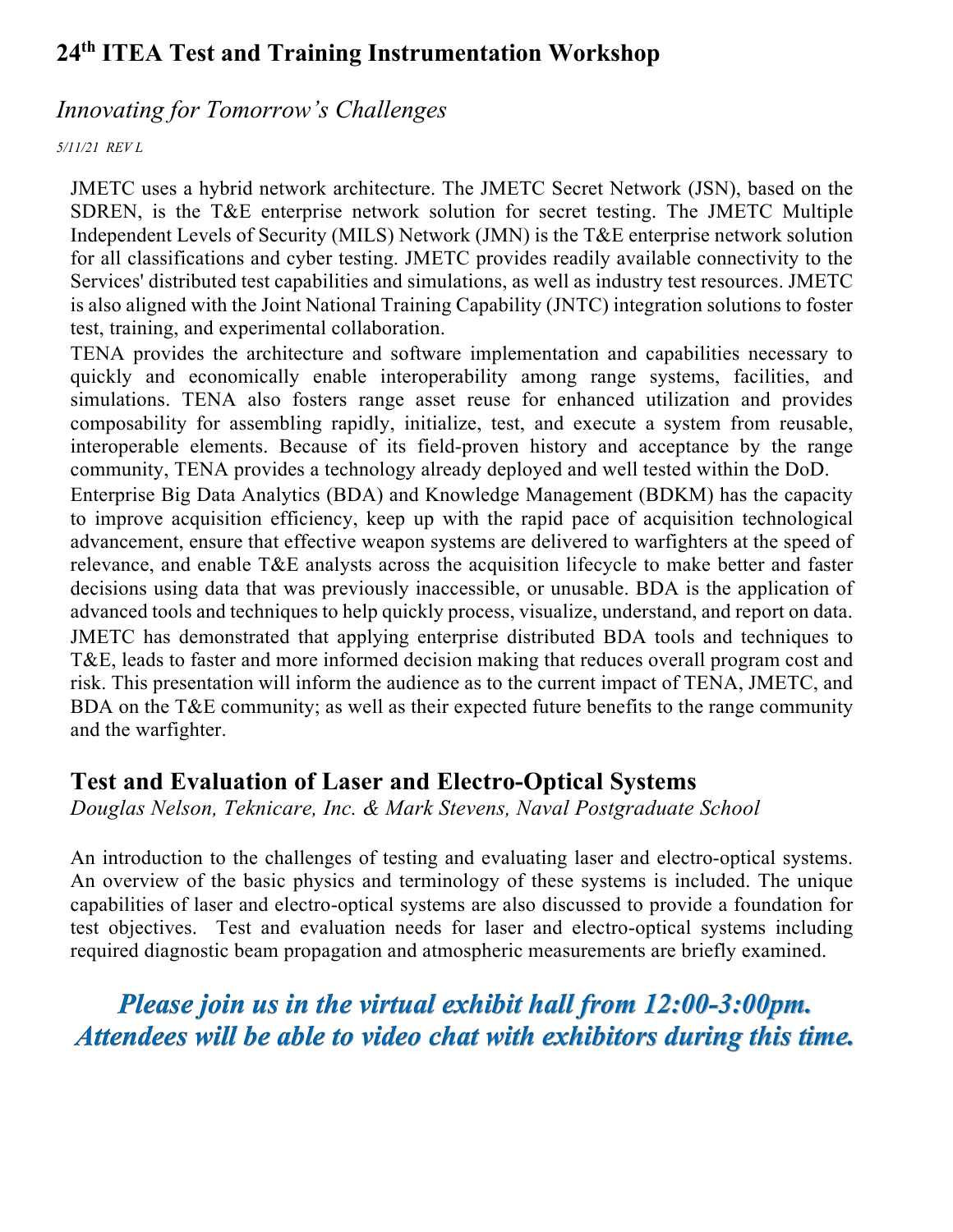# *Innovating for Tomorrow's Challenges*

*5/11/21 REV L*

## **12-May Second Day - Plenary Sessions, Technical Sessions, & Exhibits**

| $10:00$ a.m. | 15- minute Break. Please take this time to visit the virtual exhibit hall                                            |  |  |
|--------------|----------------------------------------------------------------------------------------------------------------------|--|--|
|              |                                                                                                                      |  |  |
| $9:10$ a.m.  | Keynote Speaker: George Rumford, Director (acting), TRMC                                                             |  |  |
| $8:15$ a.m.  | Opening Speaker: Brigadier General Matthew Higer, Commander, 412 <sup>th</sup> Test Wing,<br><b>Edwards AFB</b>      |  |  |
| $8:00$ a.m.  | Welcome:<br>Mr. Pete Crump – ITEA President<br><b>STAR Spangled Banner</b><br>Mr. Michael Elliott, TIW Program Chair |  |  |

| <b>Chair</b>                                                  | <b>Time</b> | <b>Title</b>                                                                    | <b>Presenter(s)</b>                                                  |  |  |
|---------------------------------------------------------------|-------------|---------------------------------------------------------------------------------|----------------------------------------------------------------------|--|--|
| <b>Track 1: Data Analytics</b>                                |             |                                                                                 |                                                                      |  |  |
| Larry<br>Freudinger,<br>412TW, 812<br><b>TSS/ENTI</b>         | 10:15       | Using Docker-Compose to simulate<br>sophisticated infrastructure in development | Micah Ferrill, ATAC                                                  |  |  |
|                                                               | 10:45       | Genisys: A Team approach to next<br>generation data analytics                   | Maj. Brandon "Siphon" Burfeind,<br>412th TW                          |  |  |
|                                                               | 11:15       | Building an Agile Knowledge Management<br>Data Center                           | Eric Stith, JT4                                                      |  |  |
|                                                               | 11:45       | <b>CHEETAS 3.0: Architecture and Roadmap</b>                                    | Chris Moyer, TRMC                                                    |  |  |
| <b>Track 2: Network Telemetry/Instrumentation Development</b> |             |                                                                                 |                                                                      |  |  |
|                                                               | 10:15       | Wireless Instrumentation Demonstration &<br>Development At Edwards              | Robert Bieze, JT4                                                    |  |  |
| <b>Robert Bieze,</b><br>JT4                                   | 10:45       | <b>Telemetry Software and System</b><br>Documentation Made 'Easy'               | Mike Delaney, 812th Aircraft<br><b>Instrumentation Test Squadron</b> |  |  |
|                                                               | 11:15       | Exploring IRIG 106 TmNS Data Transport<br><b>Options</b>                        | Carl Reinwald, Laulima                                               |  |  |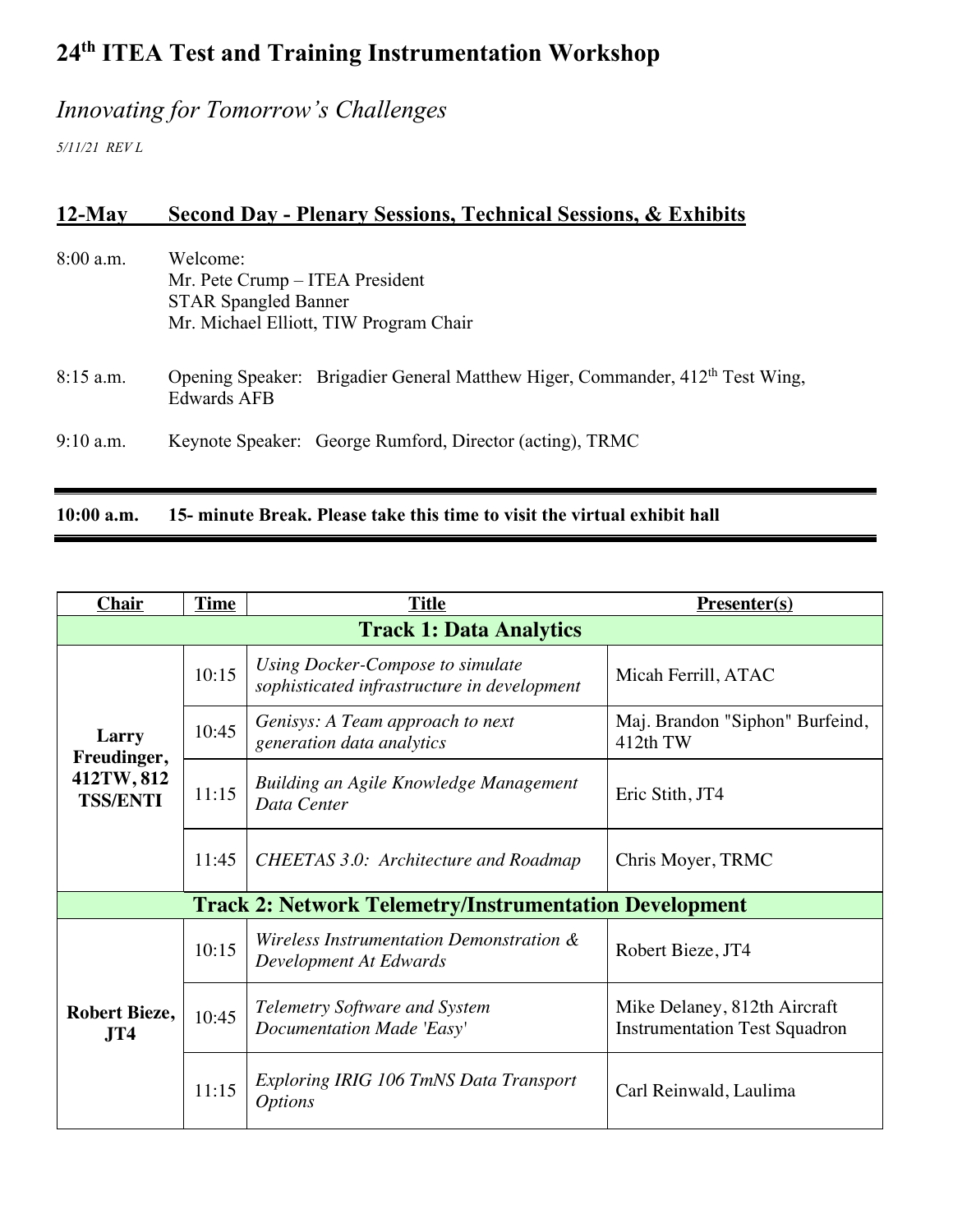# *Innovating for Tomorrow's Challenges*

*5/11/21 REV L*

| <b>Track 3: Airborne Instrumentation</b>        |       |                                                                                                                    |                                                                                             |  |
|-------------------------------------------------|-------|--------------------------------------------------------------------------------------------------------------------|---------------------------------------------------------------------------------------------|--|
| James Alich,<br><b>412 TW</b>                   | 10:15 | The Future of Flight Test Recorders in a<br>TmNS World                                                             | Mike Delaney, 812th Aircraft<br><b>Instrumentation Test Squadron</b>                        |  |
|                                                 | 10:45 | <b>Bomber Modular Data Acquisition System</b><br>Overview                                                          | Trevor Londergan, Design<br>Engineer, JT4                                                   |  |
|                                                 | 11:15 | Digital Model Thermal Engineering<br>Validation                                                                    | Joseph Lopez, Design Engineer,<br>JT4                                                       |  |
|                                                 | 11:45 | Design for unknown requirements<br>(Instrumentation control)                                                       | Justin Denning, 812th Aircraft<br><b>Instrumentation Test Squadron</b>                      |  |
| <b>Track 4: Mission Control Systems</b>         |       |                                                                                                                    |                                                                                             |  |
| <b>Delane</b><br>Allen, JT4                     | 10:15 | <b>Next Generation Hardware Decommutation</b><br>of Real-Time Telemetry Data Using State-of-<br>the-Art Technology | Cedric Meyers, JT4                                                                          |  |
|                                                 | 10:45 | HD, 4K and 8K Video Decoding with<br><b>Inexpensive COTS Products</b>                                              | Steve Olsen, JT4                                                                            |  |
|                                                 | 11:15 | TENA on an SoC                                                                                                     | Dr. Scott C. Wolfson & TJ<br>Lowry, Electronics Engineer, U.S.<br>Army Redstone Test Center |  |
|                                                 | 11:45 | Software-based Video Broadcast for Large<br><b>Networks</b>                                                        | Sean Hawkes, 412th ENRES                                                                    |  |
| <b>Track 5: sUAS</b>                            |       |                                                                                                                    |                                                                                             |  |
|                                                 | 10:15 | sUAS ATM-BEAM Profiler for DE Field Test<br>and Operations                                                         | Alex Clark, Blue Halo                                                                       |  |
| <b>Edward</b><br>Trzcienski,<br><b>BlueHalo</b> | 10:45 | Development and Testing of Airborne and<br>Ground Based Nodal Atmospheric<br><b>Characterization Tools</b>         | Alex Clark, Blue Halo                                                                       |  |

**12:15 p.m. Lunch Break – Please take this time to visit the virtual exhibit hall**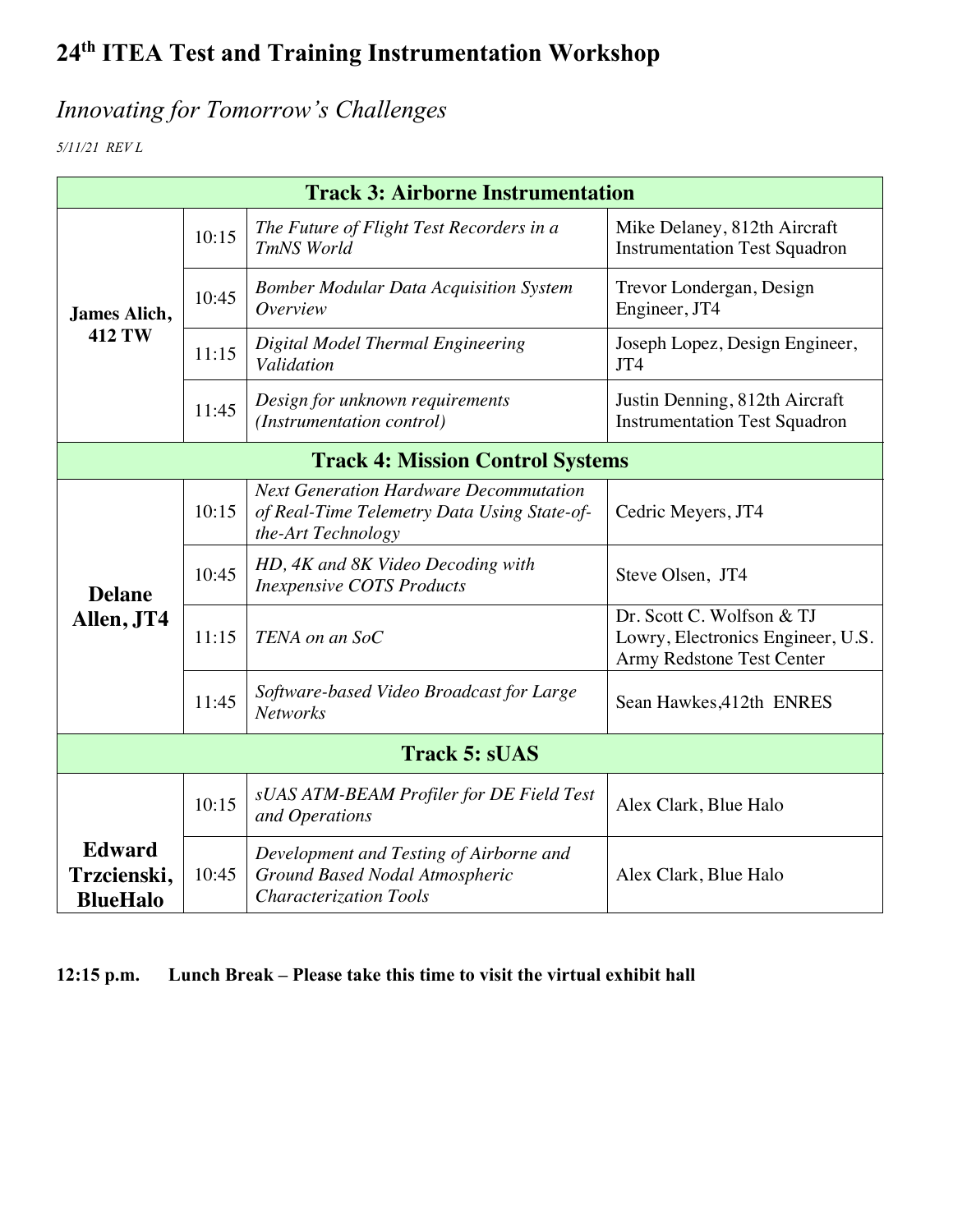### *Innovating for Tomorrow's Challenges*

*5/11/21 REV L*

#### 1:15 p.m. **Digital Revolution and how Data Analytics fits**

*This panel will focus on the role of T&E in the current digital revolution and how data analytics fit within that scope. Topics of discussion include how this revolution will be implemented within the T&E environment to deliver combat capability, which key technologies are emerging in this area, and what skills will be needed by our workforce to be contributing members of this digital revolution.*

Panelists:

- Ø Col Randel "Laz" Gordon, Vice Commander, 412 Test Wing
- Ø Joey Arora, Program Manager, Platform One
- Ø Major Brandon "Siphon" Burfeind, F-22 Test Pilot, Genisys Director
- Ø Jeffery Corn, Chief, Test Techniques Development Flight, 812 TSS

#### 2:15 p.m. Keynote Speaker: Catherine Bahm, NASA's Deputy Project Manager for the Low Boom Flight Demonstrator (LBFD) X-59 project – *"NASA Low-Boom Flight Demonstration Mission Overview"*

*This presentation will provide background on the Low-Boom Flight Demonstration Mission and the tie to the NASA Aeronautics Strategy. It will also include an overview of the Low Boom Flight Demonstrator Project and the X-59 QueSST airplane. A summary of the instrumentation systems that will support the mission phases will also be presented.*

#### **1:15 – 5:15 p.m. EXHIBIT HALL FACE-TO-FACE MEETINGS**

#### **13-May Third Day - Plenary Session, Technical Sessions, & Exhibits**

8:10 a.m. Welcome and overview of the day's events Mr. Chris Newman – TIW Technical Chair

8:15 a.m. Opening Speaker: Scott Kirsner, Chief Executive Officer, Innovation Leader – *"The Biggest Challenges Innovators Face Inside Large Organizations — and How to Overcome Them"*

> *Innovation Leader is a global network of people who work on new projects and technologies inside large organizations — private sector, government, and nonprofit. CEO Scott Kirsner, a longtime journalist who has written about innovation and new technologies everywhere from the White House to Google to General Motors to the underground lair beneath Walt Disney World, will present data on some of the barriers that innovators face in big organizations, and will engage workshop participants in discussion about tactics for overcoming them.*

#### 9:10 a.m. Keynote Speaker: Vandad Espahbodi, Co-Founder and Managing Partner, Starburst Aerospace – *"Decrypting Aerospace Ventures & the SPAC Craze"*

*Four years ago only SpaceX, Planet, and perhaps one other startup could claim to be part of a once exclusive club. Over the last 12 months however, we've seen more than 20 aerospace startups evolve from 'early-stage' to unicorns, through direct listings, special purpose acquisition companies (SPACs), or late stage private funding rounds. When reflecting back on the original vision for*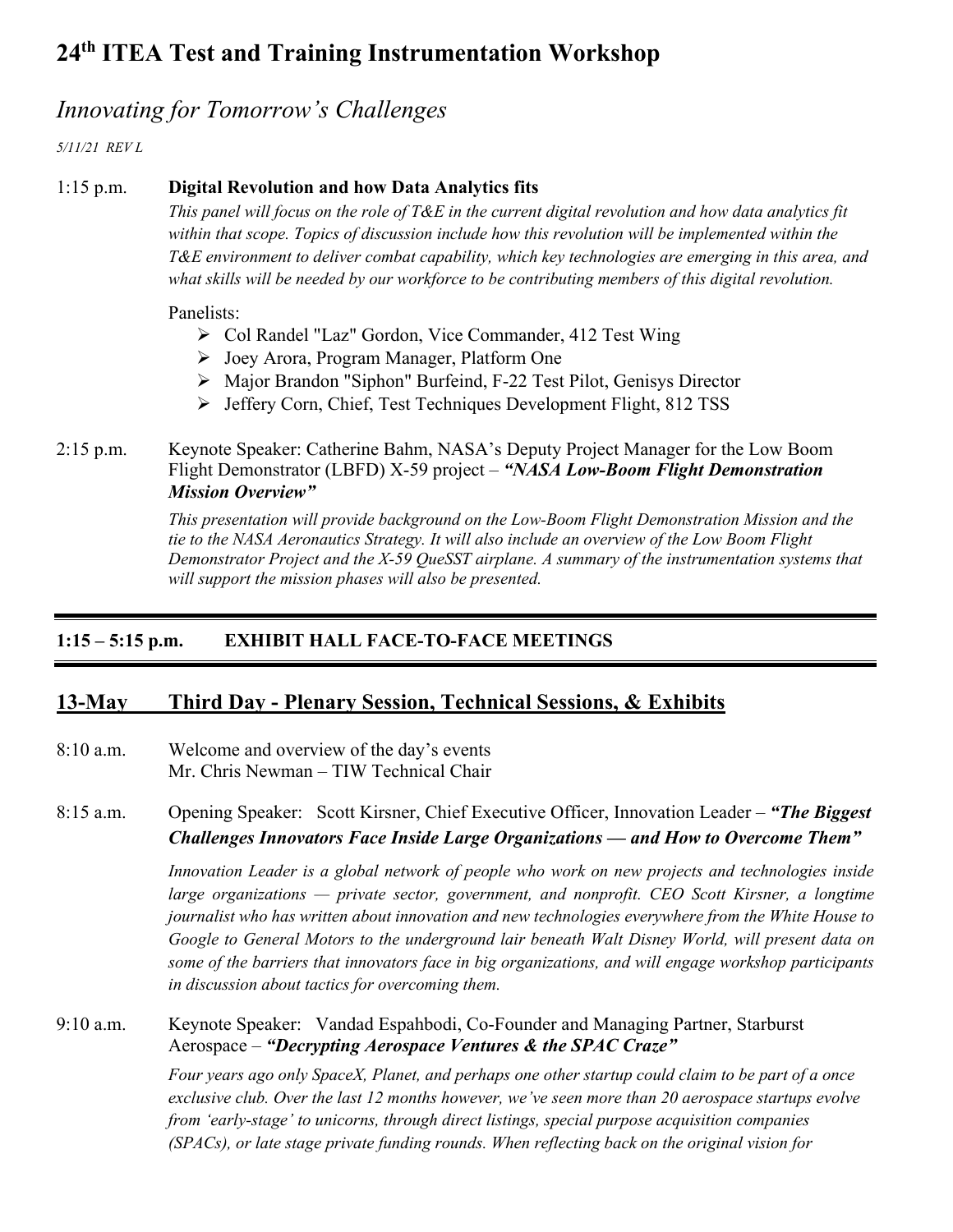### *Innovating for Tomorrow's Challenges*

*5/11/21 REV L*

*Starburst and its inception 10 years ago, the writing on the wall was clear: legacy industry was under attack and the startups were coming. Anticipating the disruption, we launched the first and still the only truly global aerospace accelerator to help founders realize their dreams while finding the rest of us better ways to fly and communicate.*

*If we look back on this past year in more detail, and more specifically the most recent 3 months, valuations of aviation, space, and defense companies have skyrocketed; literally! SPACs have fueled companies in virtually every industry, and aerospace & defense has certainly been a significant player. In 2020, during a once in a hundred years pandemic, SPACs raised \$83B on U.S. exchanges, accounting for approximately 46% of the total of all IPOs according to Bloomberg data. In 2021, 117 SPACs have already raised more than previous years combined. Since late 2019, space- and satellitebased companies and other companies in the A&D sector have seen considerable interest from SPACs. Similarly, SPACs have been looked at by many startup space- and satellite-based companies as attractive vehicles for access to the public equity markets after their original venture capital rounds of funding.*

*Join us for an interesting update on how Starburst supports early stage and growth companies, and a discussion of whether this wave of considerable interest from the market will continue.*

| <b>Chair</b>                                                 | <b>Time</b> | <b>Title</b>                                                                                                        | <b>Presenter(s)</b>                                   |  |  |
|--------------------------------------------------------------|-------------|---------------------------------------------------------------------------------------------------------------------|-------------------------------------------------------|--|--|
| <b>Track 6: Cellular Technologies</b>                        |             |                                                                                                                     |                                                       |  |  |
|                                                              | 10:15       | A Vision for Cellular Telemetry                                                                                     | Thomas O'Brien, TRMC                                  |  |  |
|                                                              | 10:30       | Cellular 4G LTE Aeronautical Mobile<br><b>Telemetry Flight Test Results</b>                                         | Achilles Kogiantis, Perspecta<br>Labs                 |  |  |
| <b>Thomas</b><br>O'Brien,                                    | 11:00       | <b>Flightline Radio Network Project Summary</b><br>and Next Steps                                                   | Vinayak Hegde, Nokia                                  |  |  |
| <b>TRMC</b>                                                  | 11:30       | Cellular Range Telemetry Project Summary<br>and Next Steps                                                          | Bob Picha, Nokia                                      |  |  |
|                                                              | 12:00       | <i>Velocite 5G Evolution</i>                                                                                        | Kiran Rege, Perspecta Labs                            |  |  |
| <b>Track 7: Program Management &amp; Systems Engineering</b> |             |                                                                                                                     |                                                       |  |  |
| Dr. Paul                                                     | 10:15       | A Conceptual Framework for Flight Test<br>Management Utilizing Agile Development<br>and Project Management Concepts | Craig Hatcher, 812 TSS/ENTI,<br>412th TW, Edwards AFB |  |  |
| Waters,<br>412TW                                             | 10:45       | $T\&E$ in the Digital Engineering (DE)<br>Campaign ** 1 hour presentation                                           | Dr. Paul Waters, 412 TW                               |  |  |
|                                                              | 11:45       | Digital Twin Verification and Validation:<br>A Test Pathfinder for the Age of Digital<br>Engineering                | Lucy Anglin, 782 TS/RNWG                              |  |  |

#### **10:00 a.m. 15- minute Break. Please take this time to visit the virtual exhibit hall**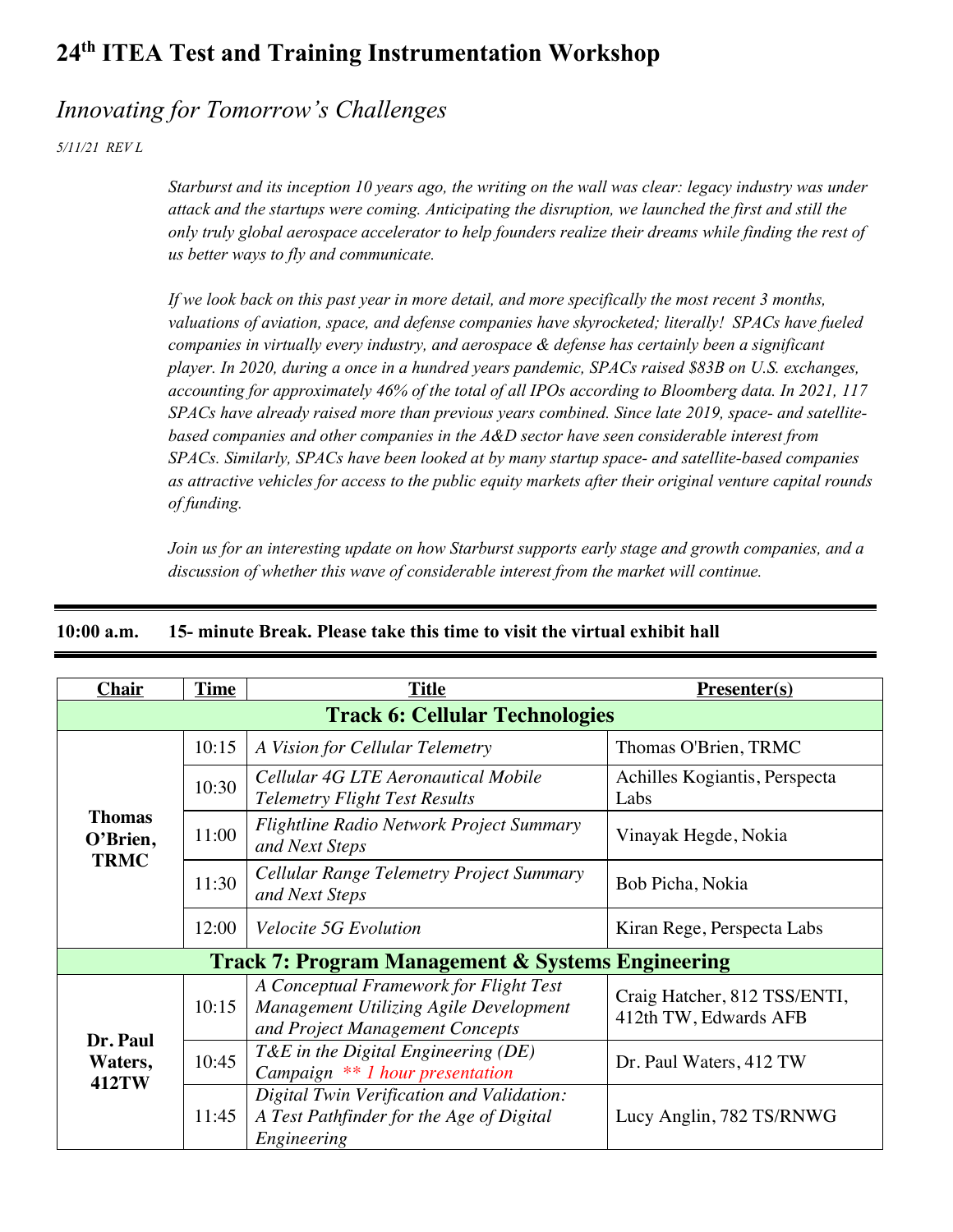### *Innovating for Tomorrow's Challenges*

*5/11/21 REV L*

| <b>Track 8: Innovation</b>                   |       |                                                                                        |                                                             |  |
|----------------------------------------------|-------|----------------------------------------------------------------------------------------|-------------------------------------------------------------|--|
| <b>Hans</b><br>Lambrecht,<br>J <sub>T4</sub> | 10:15 | <b>Test Resource Management Center</b><br><b>Authorizing Official Overview</b>         | Chip Ferguson, TRMC                                         |  |
|                                              | 10:45 | Making T&E Pandemic-Proof: Transforming<br>T&E                                         | Joseph Stasiowski, FAA                                      |  |
|                                              | 11:15 | IRIG 106 Synthetic Data Generation for Big<br>Data Analytics Development               | Bob Baggerman, ATAC                                         |  |
|                                              | 11:45 | Digital Engineering Innovation Approach for<br>Airborne Instrumentation                | Mike McAlister,<br>896TSS/RNMEF                             |  |
| <b>Track 9: Cyber T&amp;E and RMF</b>        |       |                                                                                        |                                                             |  |
|                                              | 10:15 | Cybersecurity of Development Environments                                              | Megan Fischer, JT4                                          |  |
| Jayson Ek,                                   | 10:45 | Cybersecurity in the Fast Lane: Develop<br>Secure and Compliant Systems the First Time | Ryan Christiansen, JT4                                      |  |
| JT4                                          | 11:15 | Airborne Instrumentation Cybersecurity                                                 | Robert Hill, 96th RANS                                      |  |
|                                              | 11:45 | Cybersecurity in the Operational Technology<br>World                                   | Steve Seiden & Leighton<br>Johnson, Acquired Data Solutions |  |

#### **12:15 p.m. Lunch Break – Please take this time to visit the virtual exhibit hall**

1:15 p.m. Closing Speaker: Norm Eng, Vice President, Research, Technology, & Engineering, Northrop Grumman –

#### **1:15 – 5:15 p.m. EXHIBIT HALL FACE-TO-FACE MEETINGS**

### **Technical Track Session Abstracts**

## *A Conceptual Framework for Flight Test Management Utilizing Agile Development and Project Management Concepts*

Craig A. Hatcher, PMP, 412<sup>th</sup> TW

Tracking schedules for flight test is difficult in a traditional network based scheduling paradigm. Traditional network based scheduling relies on being able to lay out a plan and follow it during project execution without many changes. This paradigm begins to struggle when the plan changes often. Flight test is a very dynamic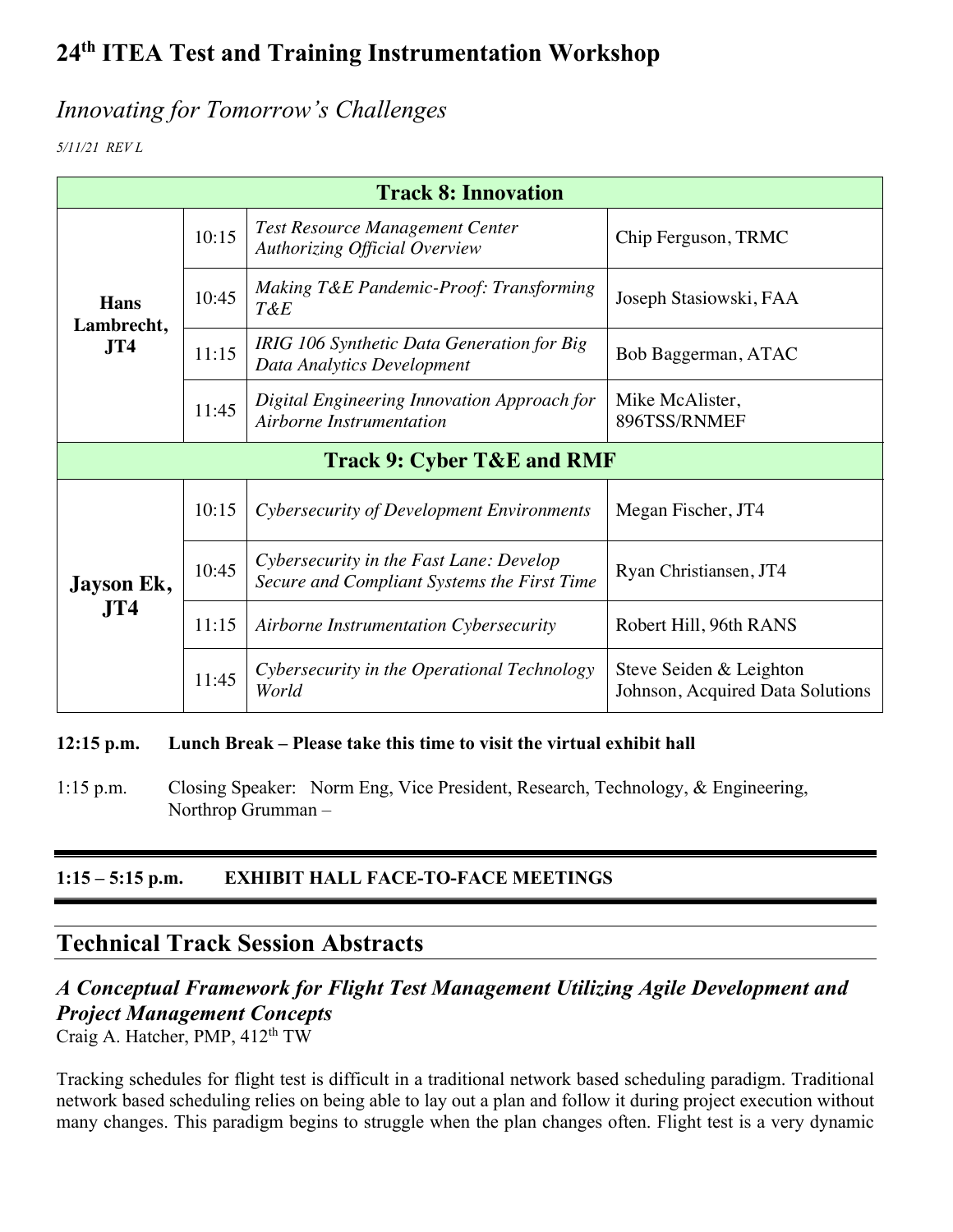### *Innovating for Tomorrow's Challenges*

*5/11/21 REV L*

endeavor. Scope changes frequently based on what is learned in test. Data is also collected at different times than planned due to the realities of test execution. As a result schedules are quickly out of date from both a time and resource usage standpoint. To compensate, network schedules are raised to a very high level to capture blocks of work. Insight into true progress is lost in the process.

The software industry has moved away from network scheduling techniques toward Agile techniques and processes to manage projects. The reason for this paradigm shift is due to the volatile nature of software projects. User needs and scope changes often as users refine what they truly need. Comprehensive network schedules become obsolete quickly. Agile methods have been invented to minimize upfront planning and embrace scope changes as normal and necessary during the project lifecycle.

Flight test and software development projects share similar characteristics. They both are very volatile and require constant management of changes. This presentation will outline a conceptual framework that describes how Agile techniques, concepts, and processes can be used to monitor and execute flight test. In addition, this presentation will show how Agile techniques enable a throughput metric to be constructed that can provide the basis for understanding the capacity of an organization to do work.

#### *Airborne Instrumentation Cybersecurity*

Robert Hill, 96th Range Support Squadron

An increasing area of interest for the Department of Defense in both the acquisition and operation of systems is Cybersecurity. The complexity and interdependency of sub-systems (systems of systems) for current and future technology has exposed vulnerabilities to both internal and external threats unless proper mitigations have been implemented. The DoD currently implements the analysis, development, sustainment and monitoring of these mitigations through the Risk Management Framework (RMF).

While RMF has been widely implemented on new DoD acquisition programs and mission support systems it has only recently been emphasized for Test and Evaluation (T&E) systems, such as test range infrastructure and unique T&E data collection systems. One notable part of the T&E environment which has not been focused on until recently is the embedded airborne instrumentation that is installed in DoD test aircraft. These systems are unique in that unlike traditional T&E instrumentation systems, they are not completely standalone, only interfacing with the System under Test (SUT). Airborne instrumentation often interfaces indirectly with the SUT, monitoring and collecting data from the standard aircraft sub-system busses as well as directly interfacing with the SUT.

As the organization in the 96th Test Wing responsible for the design, installation, and sustainment of airborne instrumentation at Eglin AFB, the 896th Test Support Squadron (896 TSS) has recognized that these unique instrumentation systems have posed an unknown cybersecurity risk. While there have been several procedures and concepts of operations documented which have mitigated risks in the instrumentation system, a comprehensive review of the system in context of RMF has not been accomplished.

The 896 TSS has taken steps to develop a standalone RMF package to cover all airborne instrumentation systems currently in use by the 96th Test Wing. The intent of this package is to cover any variations of the system that may exist between different installations among the test aircraft fleet at Eglin AFB. This RMF package will be coordinated with the different aircraft platforms Program Offices that these systems are installed on.

This presentation will describe the process taken by the 896 TSS to address cybersecurity compliance requirements as well as updates on the recent accomplishments in terms of the package and policies. The organization has identified the system boundary and necessary cyber controls to be satisfied, and the paper will detail the efforts to implement policies to address cyber security risks and ensure personnel are involved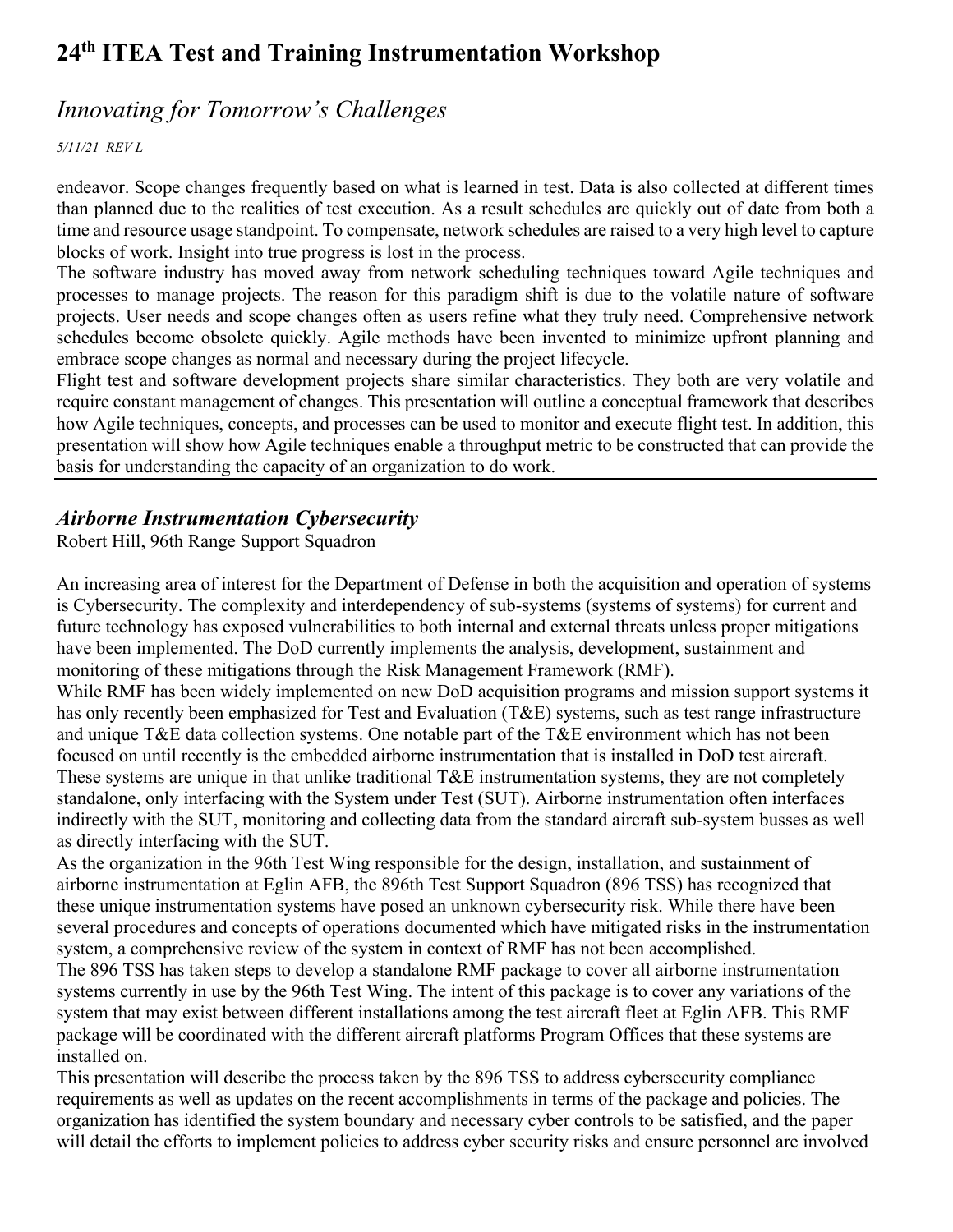## *Innovating for Tomorrow's Challenges*

*5/11/21 REV L*

in the management and compliance with cybersecurity procedures. This paper will also detail efforts to address separate instrumentation systems that supplement the primary/core instrumentation used by the organization. The paper will also describe the efforts to develop CONOPS to address the operation of instrumentation systems in different environments under varying security requirements as well as providing authorization for the use of different diagnostic tools for the sustainment and configuration of instrumentation systems.

#### *Bomber Modular Data Acquisition System Overview*

Trevor Londergan, JT4

The Bomber Instrumentation Team from the 812th Aircraft Instrumentation Test Squadron (AITS) at Edwards Air Force Base needed a data acquisition system that would serve as the optimal backbone for test B-52H Stratofortress aircraft at Edwards for current and future instrumentation requirements. The modular Ethernet based system would be expandable so that when future programs required additional data parameters to be captured the aircraft would only be grounded for a month or two instead of 6-8 months. The modular tray design allows not only for each subsystem to flow from the laboratory test environment to airborne instrumentation seamlessly but it also successfully has integrated into other programs and aircraft platforms. Due to flexibility of the system, BMDAS is already been established as backbone for the Radar Modernization Program (RMP). The future of BMDAS will be used to collect thousands of analog parameters, including strain, vibration, acoustics, temperature, and flow on the Commercial Engine Replacement Program (CERP) aircraft. The overall success of the system on the B-52H has caused the Bomber Instrumentation Team to investigate the feasibility of incorporating BMDAS on the B-1BLancer test aircraft.

### *Building an Agile Knowledge Management Data Center Results*

Eric Stith, Sebastian Rainer, & Mike Elliott, JT4

Test and Engineering has a large amount of data that's isn't being widely shared and cross-utilized. The CPDC is an attempt to improve collaboration and sharing in T&E, with a focus on building common tools that everyone can use and that work well together. This talk will discuss the reasons for adopting an Agile development process to deliver tools that are useful, and that encourage different test facilities to work together.

### *Cellular 4G LTE Aeronautical Mobile Telemetry Flight Test Results*

Achilles Kogiantis, Perspecta Labs

Flight test results on an Aeronautical Mobile Telemetry (AMT) system employing 4G Long Term Evolution (LTE) Cellular Technology are presented. The AMT system employs a ground network of commercial off the shelf cellular base stations. Very high Doppler shifts due to the high speed of the Test Article (TA) is handled by an appliqué front-end to a COTS mobile transceiver. Doppler compensation allows seamless operation of LTE as the TA traverses the coverage area. The results clearly demonstrate the system can sustain an uninterrupted LTE connection at Doppler shifts, which are much higher than what typical commercial LTE systems can support. High bi-directional data rates up to a maximum range of 60km were achieved, as well as an uninterrupted radio link in both directions. The test confirmed that an appliqué equipped airborne COTS LTE transceiver can successfully operate at high aircraft speeds in a cellular network approach with direct extension to 5G technologies.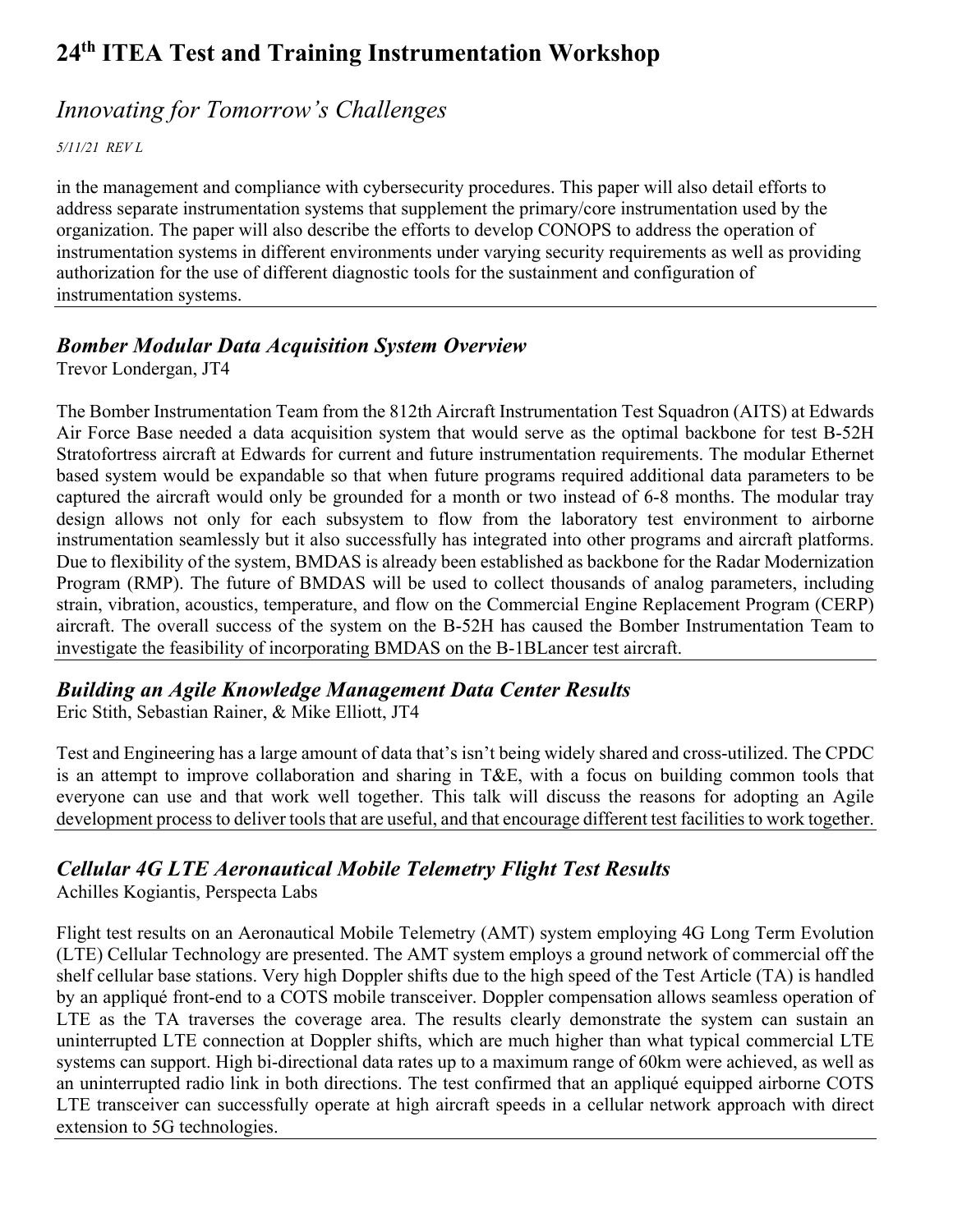### *Innovating for Tomorrow's Challenges*

*5/11/21 REV L*

#### *Cellular Range Telemetry Project Summary and Next Steps*

Bob Picha, Nokia

The main goal of the Cellular Range Telemetry (CRTM) project, managed by the Test Resource Management Center (TRMC) and funded through Spectrum Access R&D Program, is to evaluate and demonstrate how commercial cellular technology can be used to improve the spectral and operational efficiency of Aeronautical Mobile Telemetry (AMT) systems and determine what enhancements may be required to operate effectively in this environment. Particular areas investigated include the ability to provide RF coverage over a test range using multiple "cells" with fixed-beam antennas at C-band frequencies, the ability to provide seamless handover between cells as the test aircraft executes the airborne segment of a test event, and the ability of a Cband system to operate with Doppler-induced frequency shifts expected for aircraft flying at MACH 2 and beyond. The successful demonstration of the CRTM proof-of-concept occurred at Edwards Air Force Base with the support of the TRMC, EAFB Range Squadron, Flight Test Squadron Holloman AFB, and others. Airborne RF coverage for the proof-of-concept system was provided by a twelve cell ground station network, with three cells deployed at each of four ground station sites. The radios used were based on a commercial platform and modified to operate at C-band frequencies. Baseband processing at each site was provided by a commercial LTE eNodeB equipment. Backhaul from each site to an LTE core network was provided through 1000baseT and microwave links. The Airborne Terminal proof-of-concept was designed using a commercial LTE SDR implementation with modifications for Doppler compensation. Commercially available RF components were used for the transmit and receive signal paths. This presentation summarizes the lab and flight test results and looks forward at the next steps required to advance the technology.

### *CHEETAS 3.0 Architecture and Road Map*

Christopher Moyer, TRMC

Over the past year, CHEETAS has expanded its user base and efforts to include additional platforms and data types. This growth has resulted in recognition that the CHEETAS architecture needs to evolve into a serviceoriented architecture with increased cross platform capabilities and containerization support. This talk will begin introducing the community to the planned design changes, operational differences, and new functionality.

#### *Cybersecurity in the Fast Lane: Develop Secure and Compliant Systems the First Time* Ryan Christiansen, JT4

Cybersecurity can often be confusing, ever changing, and feel like a hindrance to system development. Understanding the roles of cybersecurity personnel in the system development lifecycle can expedite approvals and procurement and provide clear, actionable requirements. This presentation will outline how the Risk Management Framework (RMF) parallels the development lifecycle and effective ways to improve system requirements and compliance. Included will be the inputs needed by the cybersecurity personnel along with the expected outputs from the RMF process. Avoid unforeseen delays and vulnerability potholes by integrating the cybersecurity workforce early and often.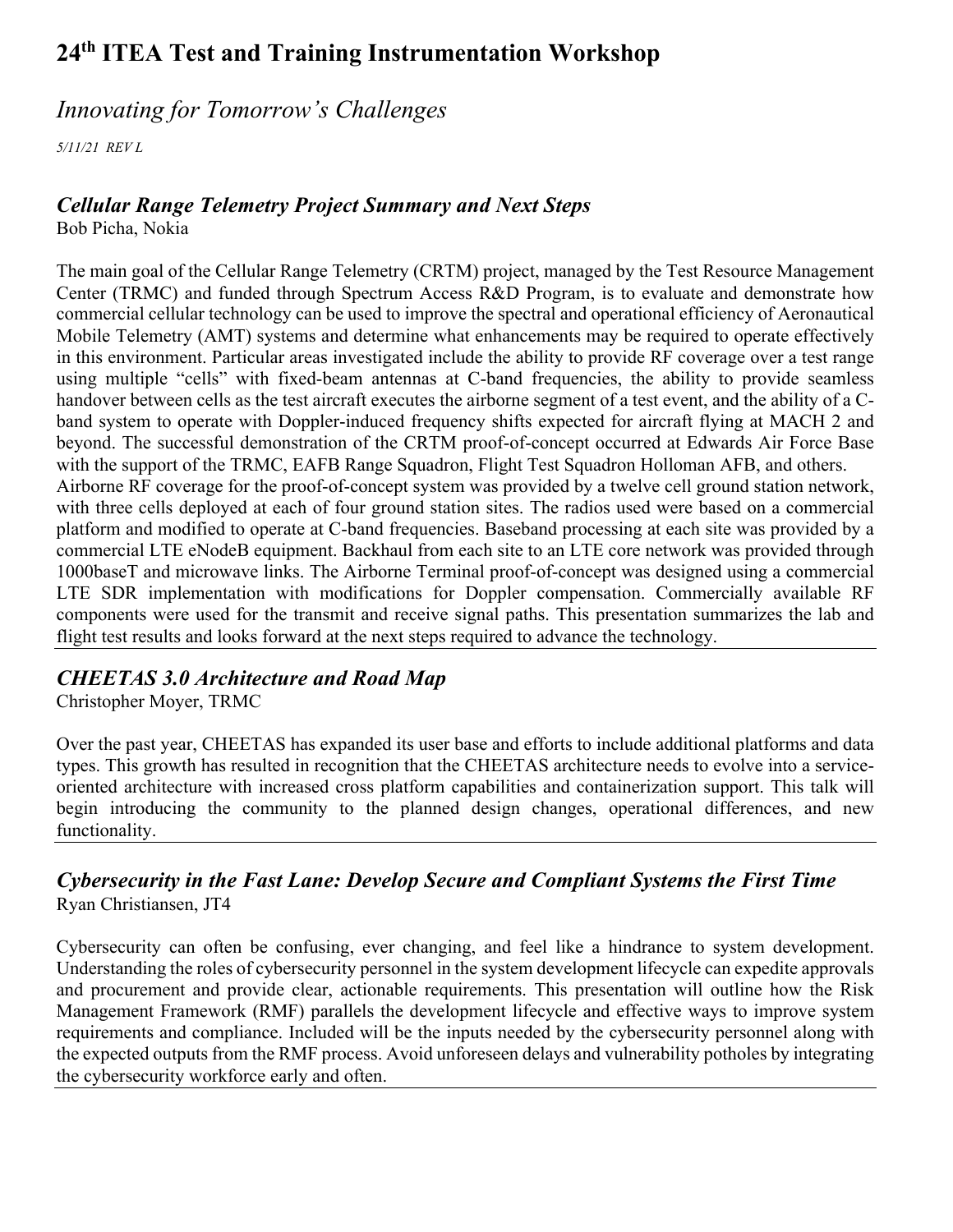### *Innovating for Tomorrow's Challenges*

*5/11/21 REV L*

#### *Cybersecurity in the Operational Technology World*

Steve Seiden, Acquired Data Solutions

As Federal requirements for cybersecurity protection increase, so has the importance and need to demonstrate how OT is compliant with these standards. As networks and data become a bigger part of test and measurement systems and instruments, the need for compliance to cybersecurity standards has grown. Test and measurement equipment have become a bigger part of IT, and IT requirements have become a bigger part of test and measurement equipment. Meeting Federal requirements means showing evidence of a secure supply chain, protection of sensitive information, and readiness to mitigate cyber-attacks. Acquired Data Solutions will cover preparing your equipment to comply with today's government standards and the necessary artifacts.

#### *Cybersecurity of Development Environments*

Megan Fisher, JT4

Development environments are critical to designing and fielding new technology, but present a particular challenge for the cyber security profession. These environments need to be particularly agile to accomplish their mission, so traditional controls cannot always be applied without sacrificing performance. How do we secure our development environments without limiting their ability to develop? To help answer this question, the 412TENG recently completed a Cyber Table Top (CTT) on a representative development environment. This presentation will take a look at the motivations that drove the 412th to execute a development environment CTT, review the processes applied to this particular table top, discuss the general findings from the exercise and touch briefly on how to display CTT data in a way that will engage leadership.

### *Designing for Unknown Requirements*

Justin Denning, 812<sup>th</sup> Aircraft Instrumentation Test Squadron

Equipment designs for flight test must be functional, rock solid, and flexible to support the inevitable changes in requirements throughout the test program. This presentation will walk through a few of our recent smart designs and we will discuss the mind set we have adopted allowing us to create boxes that not only meet the current requirements, but can easily adapt to changes or even serve a completely different purpose by way of minimal hardware changes, or simply through modifying code.

#### *Development and Testing of Airborne and Ground Based Nodal Atmospheric Characterization Tools* Alex Clark, BlueHalo

With advanced optical systems moving from prototype to field testing there has been an increased need for novel Nodal Atmospheric Characterization systems to make measurements of refractive index structure coefficient, Cn^2, where integrated path atmospheric characterization systems are not practical. To fill this need Airborne and Ground based Nodal Atmospheric Characterization systems composed of Optical Differential Temperature sensors and miniature sonic anemometers have been developed and tested. The design, testing, and date reduction of airborne and ground based atmospheric characterization systems is the focus of this presentation.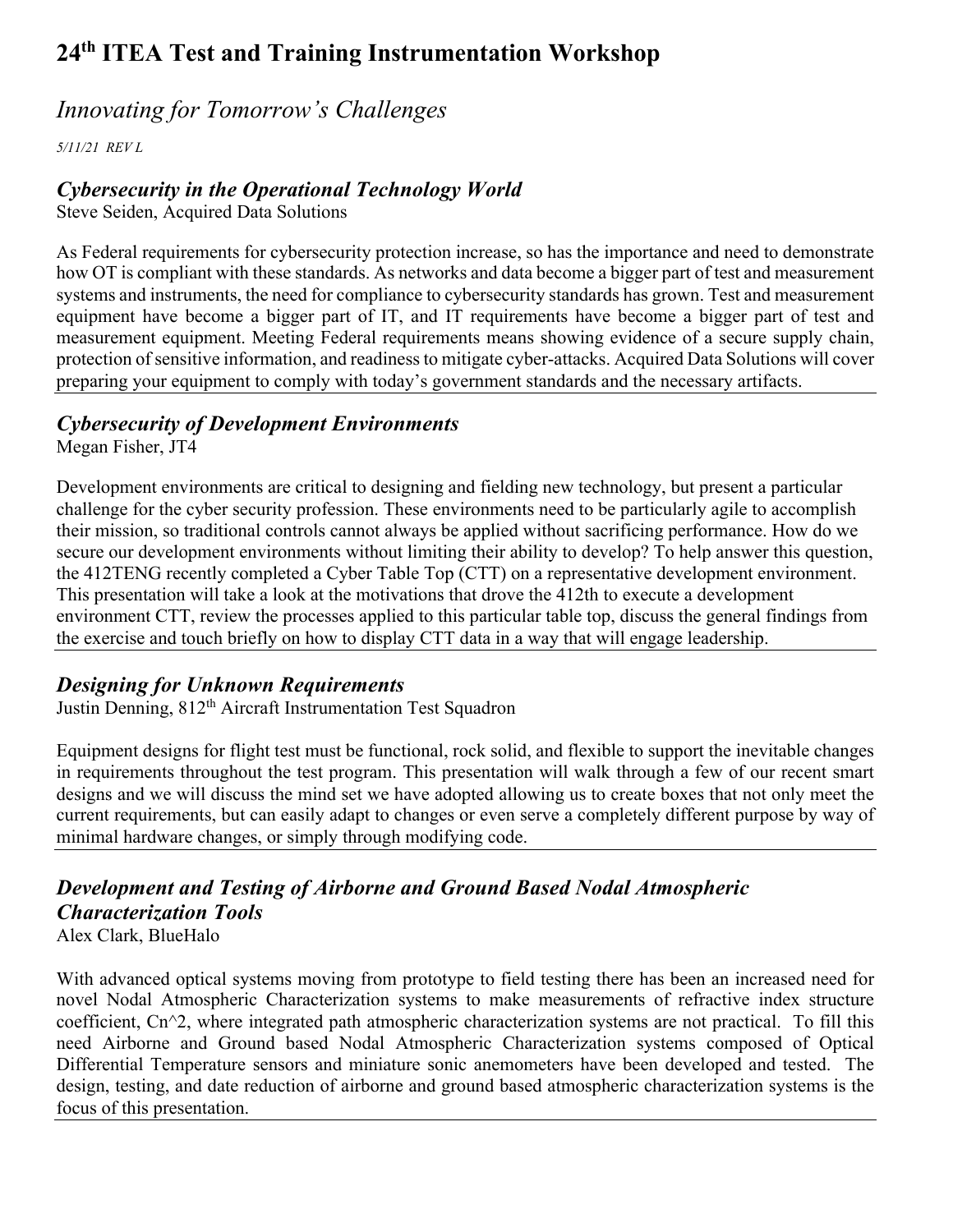### *Innovating for Tomorrow's Challenges*

*5/11/21 REV L*

### *Digital Model Thermal Engineering Validation*

Joseph Lopez, Design Engineer, JT4

The purpose of the thermal chamber test is to gather a spectrum of thermal data to increase the fidelity of thermal simulations for future line-replaceable unit (LRU) designs. Data acquisition systems with data recorders are commonly used in airborne instrumentation to capture the various data parameters required, which can generate sufficient heat that exceed the upper thermal limits of electrical components within the LRU. The experimental results from the LRU thermal chamber test is then used in a numerical-thermal simulation to narrow the possible values of the convection and conduction cooling factors to more accurately define expected thermal properties for future thermal tests and LRU designs. The test results obtained from the digital model thermal validation will then help reduce overall Air Force program costs and prevent flight schedule slippage by avoiding possible redesign and rework of LRUs.

## *Digital Twin Verification and Validation: A Test Pathfinder for the Age of Digital Engineering*

Lucy Anglin, 782 TS/RNWG

The 96th Test Wing has partnered with the Air Force Research Laboratory and the Air Force Lifecycle Management Center's Armament Directorate at Eglin Air Force Base, Florida on WeaponONE, a pathfinder project for digital engineering and acquisition. The brief will discuss the 96th Test Wing's Guided Weapons Evaluation Facility's (GWEF) role in WeaponONE and the AFRL Vanguard program, Golden Horde. The GWEF, a premier hardware-in-the-loop facility, is leading Digital Twin verification and validation efforts for a Gray Wolf and other weapon systems. New test capabilities will trail-blaze evaluation of network-enabled, collaborative, and autonomous weapons and enable the successful transfer of Science and Technology (S&T) to the acquisition community.

### *Exploring IRIG 106 TmNS Data Transport Options*

Carl Reinwald, Laulima Systems

The IRIG 106 Telemetry Network Standards (TmNS) define a wealth of network-based capabilities for next generation flight test systems. This presentation explores the two distinct data transfer methodologies defined in IRIG 106 Chapter 26: Metadata-Defined and Request-Defined Application Data Transfer. Both methods define the instantiation of TmNS Data Channels, which are used to transfer TmNS Data Messages.The TmNS Data Message structure is briefly examined along with the TmNS Metadata Description Language (MDL), which is used to describe a TmNS Data Message's structure. MDL-described TmNS Data Messages provide great flexibility for managing the data being telemetered from a test article. The network transport characteristics, e.g., UDP and TCP, associated with the two data transfer methodologies are examined. The presentation concludes with an exploration of various data retrieval options available via the Request-Defined Data Transport method.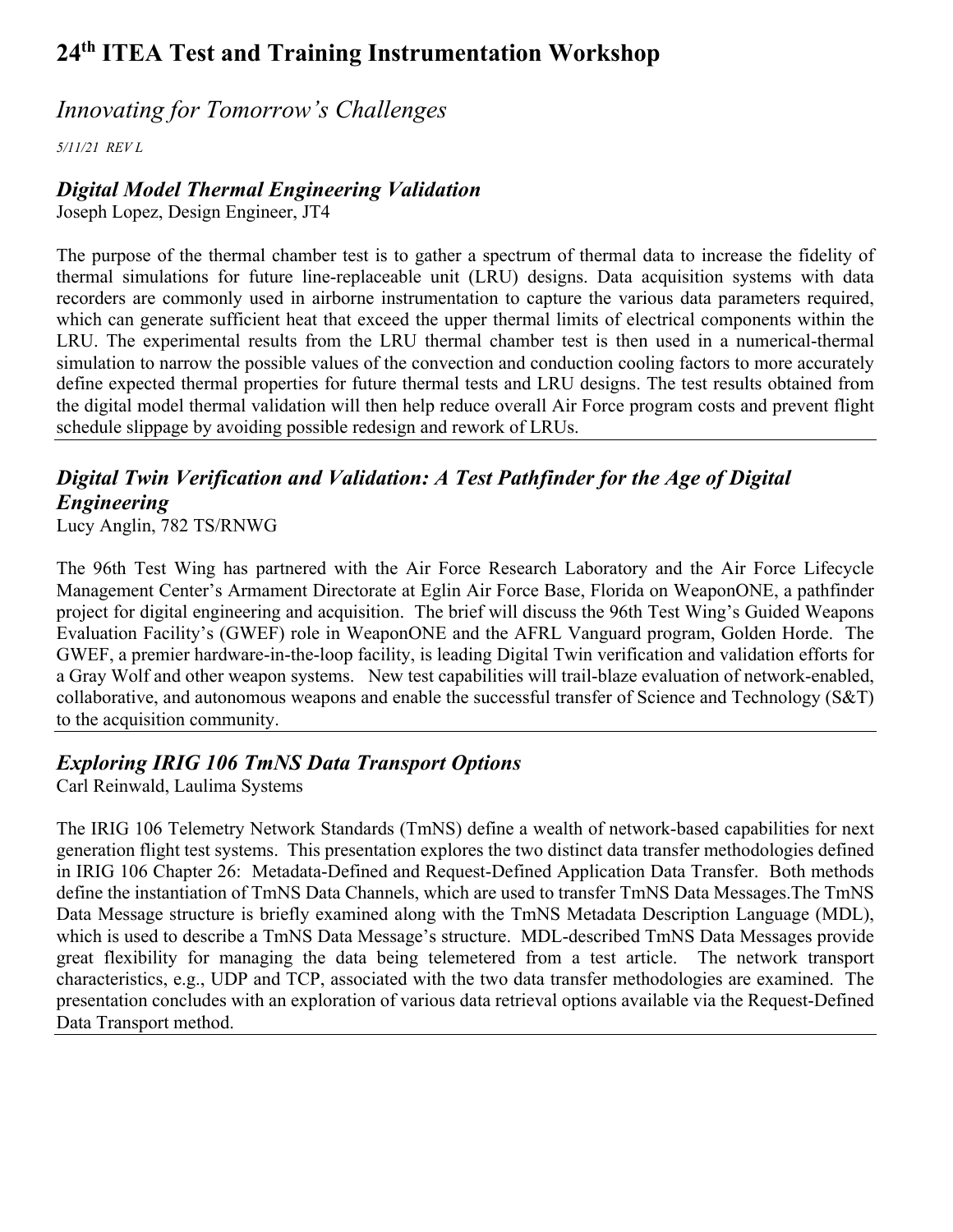### *Innovating for Tomorrow's Challenges*

*5/11/21 REV L*

#### *Flightline Radio Network Project Summary and Next Steps*

Vinayak Hegde, Nokia

The main goal of the Flightline Radio Network (FRN) project, managed by the Test Resource Management Center (TRMC) and funded through Spectrum Access R&D Program, is to demonstrate how commercial cellular technology can be used to increase the availability of Aeronautical Mobile Telemetry (AMT) resources for flight testing by off-loading data collection during ground/flight line operations and seamlessly handing over the data flow to existing serial streaming network when ready to fly. Particular aspects evaluated include providing RF coverage for maintenance ramps and taxiways out to "last chance" at C-band frequencies and providing seamless handover between the Flightline Radio Network and existing the existing serial streaming AMT system as the test aircraft moves between ground and airborne test segments. Due to the constraints of the COVID-19 lockdown, the FRN demonstration originally planned for Edwards Air Force Base was modified and run at the Nokia facility in Naperville, Illinois with remote support provided by the TRMC, EAFB Range Squadron, and others.

RF coverage for the proof-of-concept system was provided by a two cell ground station network, deployed at a rooftop location on the campus. The radios used were based on a commercial platform and modified to operate at C-band frequencies. Baseband processing was provided by a commercial LTE eNodeB equipment. The Airborne Terminal proof-of-concept was designed using a commercial LTE SDR implementation with modifications to allow manual and automatic handovers between the flight-line network and a simulated AMT system. Commercially available RF components were used for the transmit and receive signal paths. This presentation summarizes the lab and over-the-air test results and looks forward at the next steps required to advance the technology.

#### *Genisys: A Team Approach to Next Gen Data Analytics*

Major Brandon "Siphon" Burfeind, F-22 Test Pilot, Genisys Director

Know your enemy and know yourself... the old Sun Tzu quote applies just as much today as when it was written. Our ability to understand our capabilities is dependent on our ability to effectively test. The test and evaluation community must face the harsh reality that we collect mountains of data that mostly goes unused; there exists plenty of room for improvement regarding the speed and quantity of decision-impacting knowledge extracted from our analyses. Next Gen Data is a paradigm shift which makes data available for engagement at the engineering, tactical, and operational levels, en masse. It is critical that we build and sustain the proper infrastructure, data platform, and applications to enable this engagement. This data will be used to conduct engineering evaluations, develop tactics, build operational plans, and improve models. The power of data must be harnessed to take test and evaluation into the future.

### *HD, 4K and 8K Video Decoding with Inexpensive COTS Products*

Stephen Olsen, JT4

Video decoding can be accomplished with inexpensive COTS products. High resolution video decoding has been prohibitive in the past with high bitrates and high CPU utilization. In recent years mainstream commercial hardware manufacturers have been integrating dedicated video encoding and decoding modules for use in general computing.

NVidia, Intel, AMD, and Microsoft have developed comprehensive APIs to access dedicated video hardware,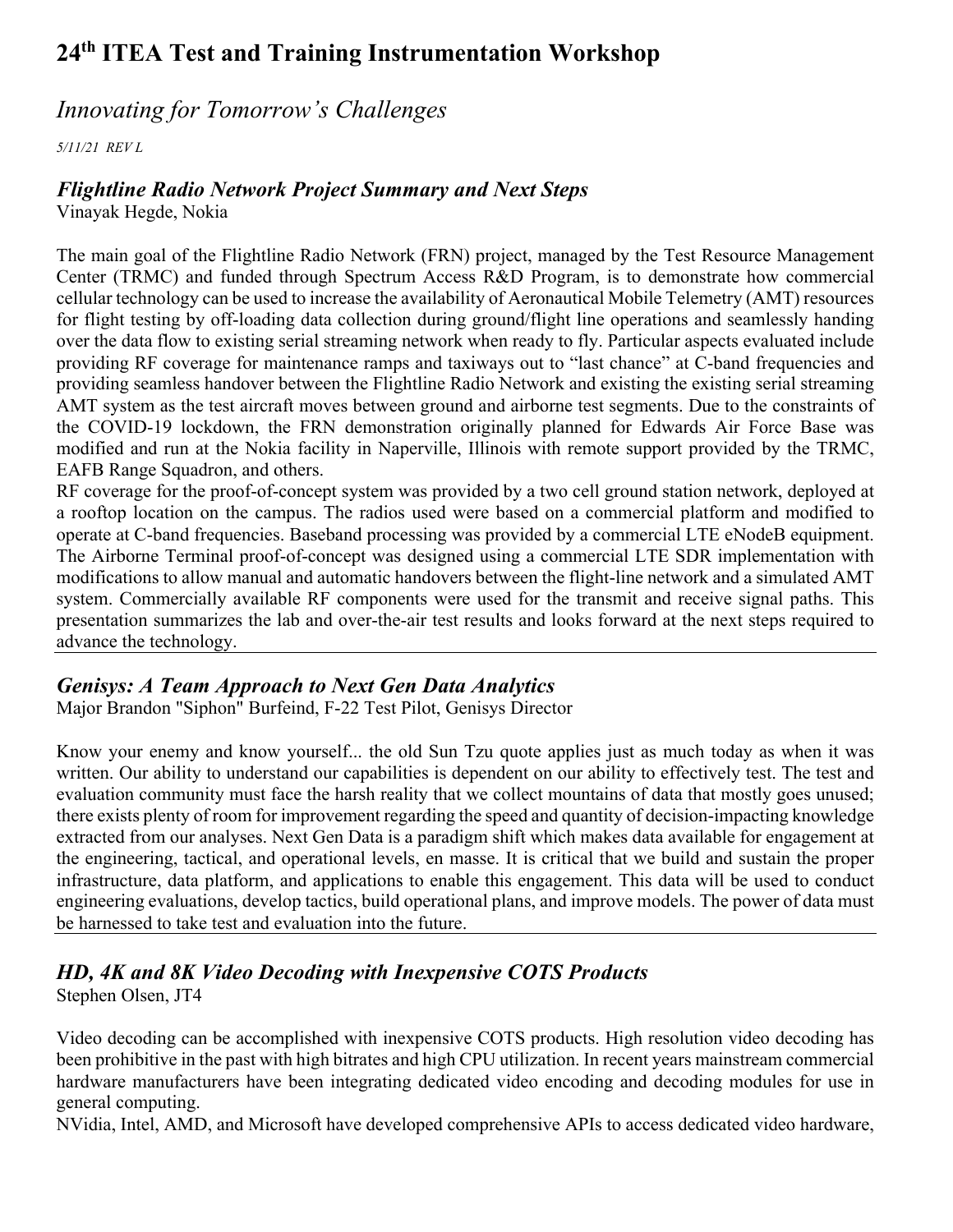### *Innovating for Tomorrow's Challenges*

*5/11/21 REV L*

as internet video and streaming have increased. These APIs make it relatively easy for developers to access dedicated video hardware such as GPUs or Integrated CPU graphics.

This technical session will discuss:

- Codecs commonly supported by COTS hardware, such as H.264, H.265, MPEG-2, VP8, VP9, which are also used for internet video such as Netflix, YouTube, and Twitch, and T&E instrumentation applications.
- COTS hardware video decoding devices such as nVidia video cards, Radeon video cards, Intel Quick Sync Video.
- APIs and SDKs used to create software to decode video such as NVDEC, Intel Media API, Windows Media Format SDK, AMD Media SDK.

During this session it would also be good to determine, by a rough poll of a group of people, if there is interest for further investigation into a detailed analysis of bitrate, latency, quality, and processing requirement comparison across different codecs, and encoder settings optimization.

Additionally, new codecs just introduced in 2020 may have potential in increasing the video capabilities in Test and Evaluation: H.266 VVC Versatile Video Codec, MPEG-5 EVC Essential Video Coding, MPEG-5 Part 2 LCEVC Low Complexity Enhancement Video Coding.

#### *IRIG 106 Synthetic Data Generation for Big Data Analytics Development*

Bob Baggerman, Avionics Test and Analysis Corporation

There is currently quite a bit of development taking place within the DoD test range community in "Big Data" and cloud computing. A problem plaguing development is a lack of suitable flight test data sets for software development and test. Most actual flight test data has restricted distribution and so isn't available for many developers and platforms. Also, it can be difficult to find actual recorded flight test data which have "interesting" properties such as specific flight profiles and events.

Synthetic IRIG 106 Ch 11 format flight test data solves these problems by providing data files that are very similar to what might be expected from an actual flight test. Synthetic data files are data files that contain fake but realistic flight test data as if it had been recorded during an actual flight test. The data in these data files is designed to provide interesting test cases for developers to use.

A synthetic IRIG 106 data file is a complete and properly formed data file in compliance with IRIG 106. Currently these synthetic data files contain a number of different IRIG 106 Ch 11 data types including MIL-STD-1553, PCM, and video. This presentation will discuss the design approach and current status of this effort.

#### *Making T&E Pandemic-Proof: Transforming T&E*

Joseph Stasiowski, FAA

The Covid-19 pandemic of 2020-2021 created unprecedented challenges resulting in innovative solutions for Federal Aviation Administration (FAA) Test and Evaluation (T&E) activities. These challenges presented an opportunity for T&E subject matter experts to quickly adapt, innovate, and create remote and virtual test environments.

With travel and in-person testing paused, the FAA process of conducting in-person T&E needed to change. The William J. Hughes Technical Center's Terminal Automation Branch test team assessed this new reality, creating a virtual test environment that overcame numerous obstacles through innovative solutions. The team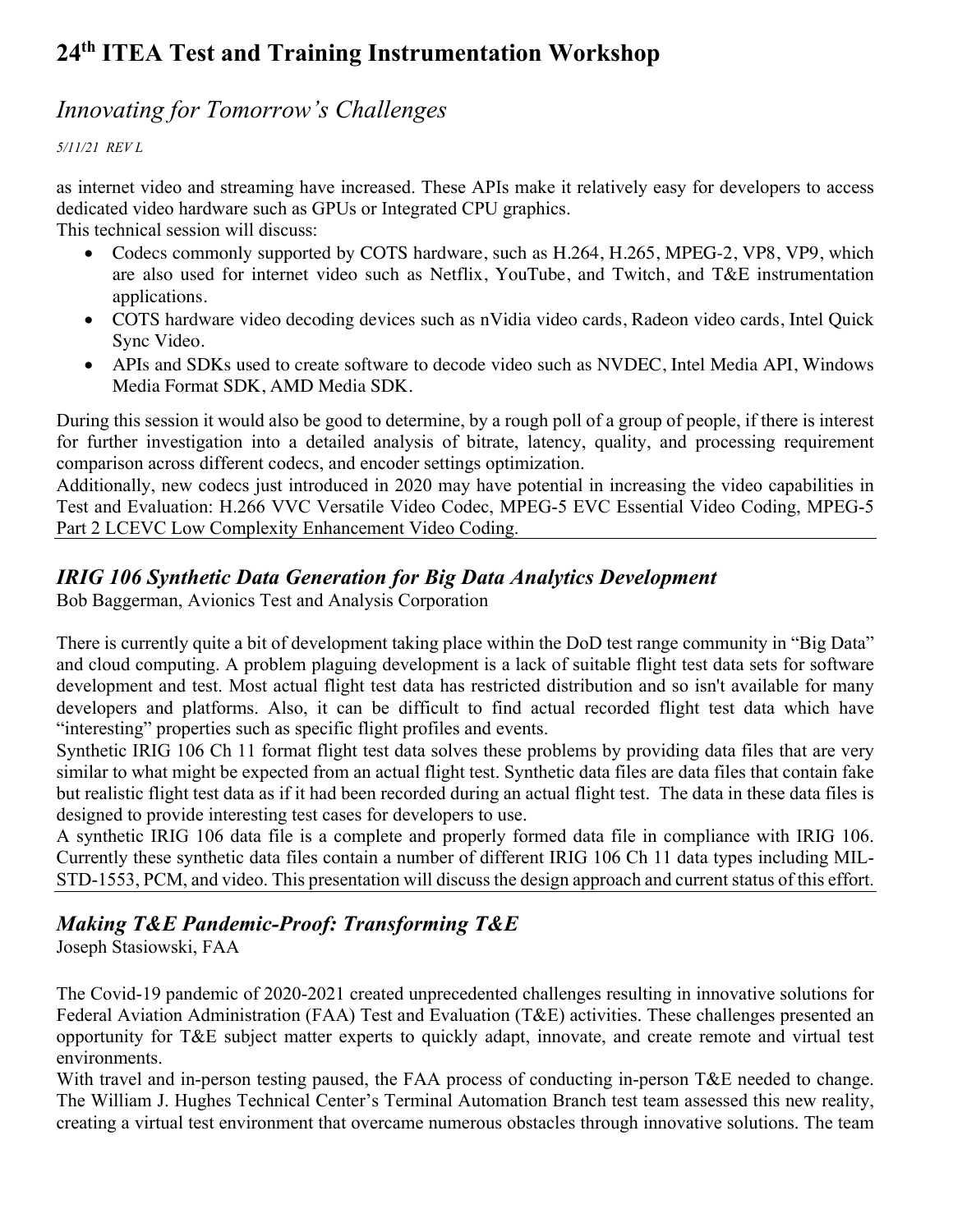### *Innovating for Tomorrow's Challenges*

*5/11/21 REV L*

conceived and designed a fully integrated remote enterprise test environment at the William J. Hughes Technical Center. This environment has allowed T&E to continue remotely, and has improved and enhanced the overall testing experience, redefining the team's approach to T&E.

The Terminal Automation Branch conducts enterprise integration and testing across multiple National Airspace System (NAS) of systems (SoS). A simulation backbone connects these SoS, which create the enterprise test environment capable of simulating any airspace in the United States. The team was able to replicate this physical testing baseline onto a virtual testing platform with no degradation or loss of functionality. The team, with support of engineering and other technical staff, leveraged previously established remote capabilities and expanded those limited capabilities to all of the systems under test, making them more robust in the process.

The team solved extensive logistical and collaboration challenges to accommodate virtual test conduct, such as participant communication, functional chat channels, discrete work areas, as well as assigning and defining objectives and roles for the test runs. These solutions enable the testers to efficiently communicate and move instantly between virtual lab spaces. Lab support is able to remotely monitor and control multiple systems and the end users are able to interact and operate their respective output displays.

The ability to conduct testing remotely has opened up new possibilities and opportunities for increased stakeholder participation. System and software engineers, programmers, and subject matter experts from around the country have been able to participate in testing and provide feedback in real time without incurring travel expenses. The team conducted remote demonstrations of the virtual test environment with more than 80 participants simultaneously viewing individual workstations. Such large numbers of participants viewing displays during an active test event would never have been possible in a typical in-person demonstration. This adaptability has allowed for expedited investigation and resolution of software issues that typically require additional time and travel to solve. Despite significant global challenges, the team continues to meet program goals, testing and evaluating NAS capabilities within this virtual environment.

The Terminal Automation Branch believes this well-established remote testing capability complements inperson testing and represents the test suite of the future. A hybrid environment of in-person and remote testing provides enhanced testing capabilities not possible by in-person testing alone. With test beds spread throughout the United States and the world, connecting systems and personnel together via remote test capabilities improves efficiency and allows for testing to occur in new and innovative ways.

## *Next Generation Hardware Decommutation of Real-Time Telemetry Data Using State-ofthe-Art Technology*

Cedric J. G. Meyers, PhD, JT4

Telemetry decommutation is a critical step in the data flow of real-time flight test data collection. Hardware decommutation continues to be the fastest, most efficient, and most reliable method of decommutating flighttest data. However, the current technology is dated and the hardware is obsolete and unreliable. In addition, recent advances in network telemetry and timekeeping are driving new requirements for telemetry ground stations. These requirements may even change from mission to mission and control room to control room. Therefore, there is a strong need for an updated decommutation system that retains backwards compatibility with existing control room systems.

A new hardware decommutation system is being designed to fill the role of existing, aging systems while leveraging the latest state-of-the-art components and design. The flexible system design supports a wide range of requirements and unique implementations. The system is built on a trusted firmware core with extensive capabilities for future firmware enhancement. State-of-the-art design tools ensure robust hardware and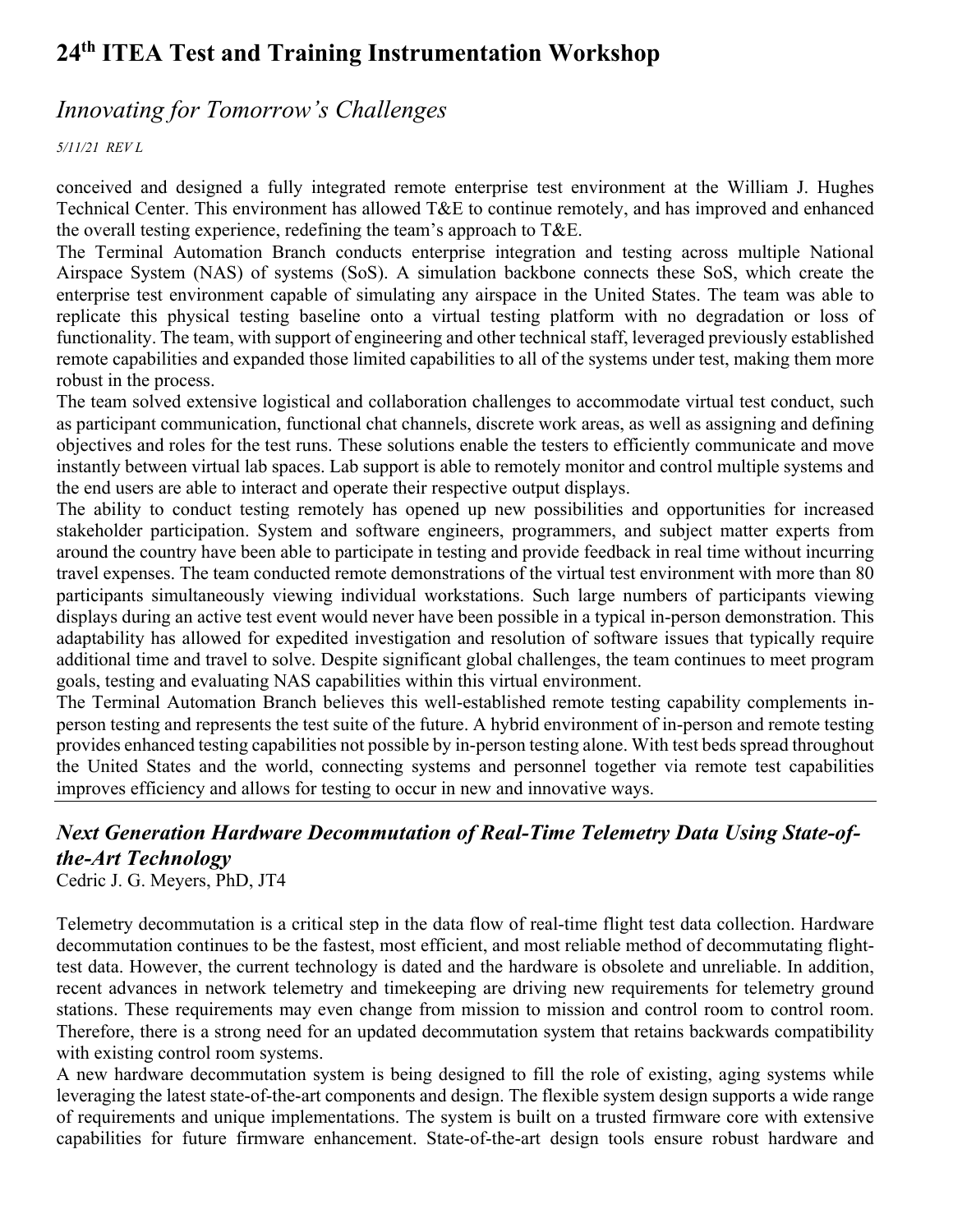### *Innovating for Tomorrow's Challenges*

*5/11/21 REV L*

firmware design to reduce failure vectors. Enhanced reliability features ensure uninterrupted and error-free uptime to support critical missions. This presentation will show the design concept of next-generation telemetry decommutation hardware and show how such a system will continue to support the ever-evolving data collection needs of telemetry ground stations and control rooms.

#### *Software-based Video Broadcast for Large Networks*

Sean Hawkes, 412th Range Squadron

At the Air Force Flight Test Center, tests are monitored and controlled in a Mission Control Room (MCR). These control rooms contain up to 50 workstations, each with 2 displays. There are also projector displays, server machines and a variety of incoming external video sources.

Our customers require that any display or video source be repeatable to any other display in the room. In each of these rooms, there is a video switch rack mount device that is connected to many other devices throughout the room, each connected to a workstation machine or projector. As a result, there exists an entire network in each room dedicated solely to transporting video.

This solution meets our customer's requirements for complete video distribution. However, the installation, maintenance and replacement costs have necessitated a more modern, lighter-weight solution.

Thanks to the increased processing power of general purpose computers and freely available software, the 412th Range squadron was able to develop a complete, software-based video distribution solution. The software executables are able to run on general purpose computers and video cards. The video signals are broadcast over IP using the standard Ethernet network that is already in place. Our presentation will demonstrate our solution and hopefully convey its light-weight, low-cost nature.

### *sUAS ATM-BEAM Profiler for DE Field Test and Operations*

Alex Clark, BlueHalo

The DE-JTO Atmospheric Propagation Technical Area Working Group, Army TRMC, and an industry partner, BlueHalo, have developed a sUAS profiler that is a key enabler for the Path Characterization System (PCS) capability central to test planning and laser usage scenarios. The sUAS profiler has the capability—whether during test and evaluation or effects-centric air/land/littoral operations—to be used as a real-time assessment and forecast tool for electromagnetic wave performance based on measured or observed atmospheric conditions. The sUAS profiler carries a mix of mini-atmospheric sensors which sweep up information on aerosol number concentration, temperature, winds, and moisture gradients to feed path-resolved data to Numerical Weather Models. These models assess beam broadening, thermal blooming, and transmission for simulation tools such as the Effectiveness Tool Box (ETB). The sUAS profiler is designed and flown to evaluate all horizontal, slant, and vertical paths of electromagnetic wave propagation throughout the boundary layer where the large majority of beam effects are observed to occur. In its next increment, the sUAS profiler will simultaneously record irradiance and assess power in the bucket, both of which are fundamental outputs of the PCS for real-time desired capabilities.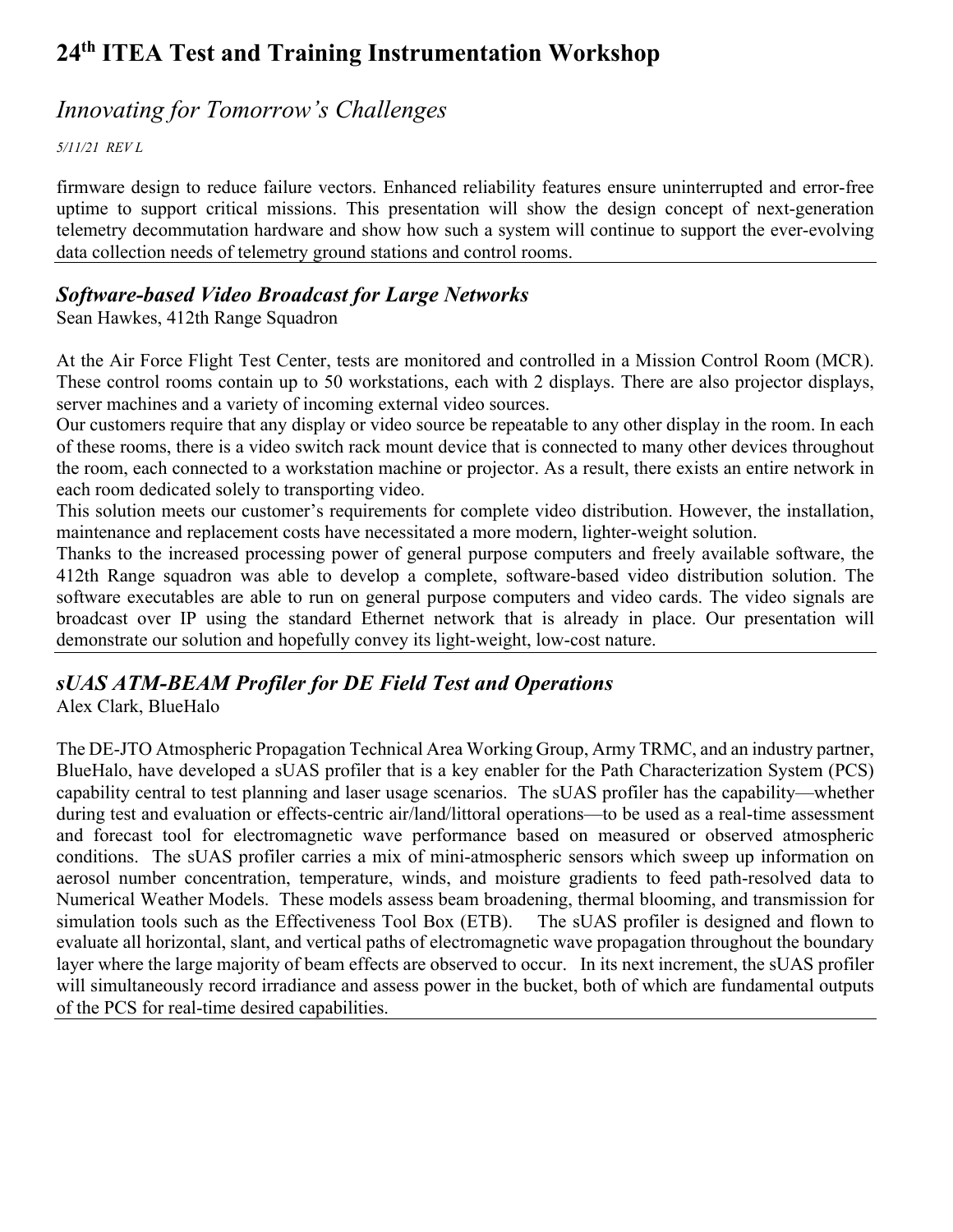### *Innovating for Tomorrow's Challenges*

*5/11/21 REV L*

#### *Telemetry Software and System Documentation Made 'Easy'*

Mike Delaney, 812th Aircraft Instrumentation Test Squadron

The documentation for software used in instrumentation and telemetry systems often is out of date or incomplete. Additionally, the pandemic and the influx of new engineers have made it harder to have on-site visits and training. This presentation will provide an overview of how software documentation can be produced easily using free and low-cost streaming tools to produce video tutorials, training, and can be used in software testing.

#### *TENA on an SoC*

Dr. Scott C. Wolfson & TJ Lowry, U.S. Army Redstone Test Center

There is an ever increasing need to miniaturize on-system instrumentation and provide standardized real-time control/status/data links between field instrumentation suites, tactical systems and networked computers during test events. To complicate matters further, these instrumentation suites are typically not collocated and may be exposed to the harsh environments at an open air test range, in a vehicle or on an aircraft. Test & Training Enabling Architecture (TENA) provides this functional capability but limiting factors such as software execution efficiency, command/response time periodicity and computer platform Size/Weight/Power requirements can impose use case constrains in closed-loop situations and other test activities where command/response times are critical. The primary objective of the proposed presentation and subsequent technical paper is to provide design details pertaining to an implementation method that addresses these use case limitations and report on the initial performance improvements achieved.

Modern Field Programmable Gate Array (FPGA) architectures can contain integrated microprocessors and is commonly referred to as a System-on-Chip (SoC). Instantiating TENA on an SoC addresses the identified limitations by utilizing several key characteristics of this architecture. Performance improvements are achieved using the concurrent processing features inherent to the FPGA while the microprocessor enables efficient TENA object model integration and network handling. Additionally, commercial off the shelf FPGA components typically meet or exceed the desired operational temperature range of -40 to 85 degrees C and reduce the overall Size, Weight and Power (SWaP) of instrumentation when compare to the existing PC based systems currently used for TENA implementations. These design aspects also address two primary requirements for Army/DoD on-system instrumentation. Specifically, instrumentation must operate in the same environment as the tactical test articles and must not adversely affect the operator or operation of the test article due to size, weight and power requirements.

Numerous tests are planned for the purpose of documenting and characterizing the achievable performance improvements realized by using this implementation method when compared to current sequential processor / operating system based architectures. The current Technical Readiness Level (TRL) of this design approach is estimated to be in the 4/5 range. Existing efforts will mature this design approach to TRL6 with future plans for deliverable Intellectual Property (IP) cores. When complete, end users will be able to easily instantiate TENA into the design of tactical weapon system and/or instrumentation products.

In summary, any reductions in instrumentation SWaP, improvements to test architectures and expanded use cases are highly desired in the Army/DoD test community. The TENA on an SoC design approach addresses these areas and advances the State of the Art (SoA) in this specific area.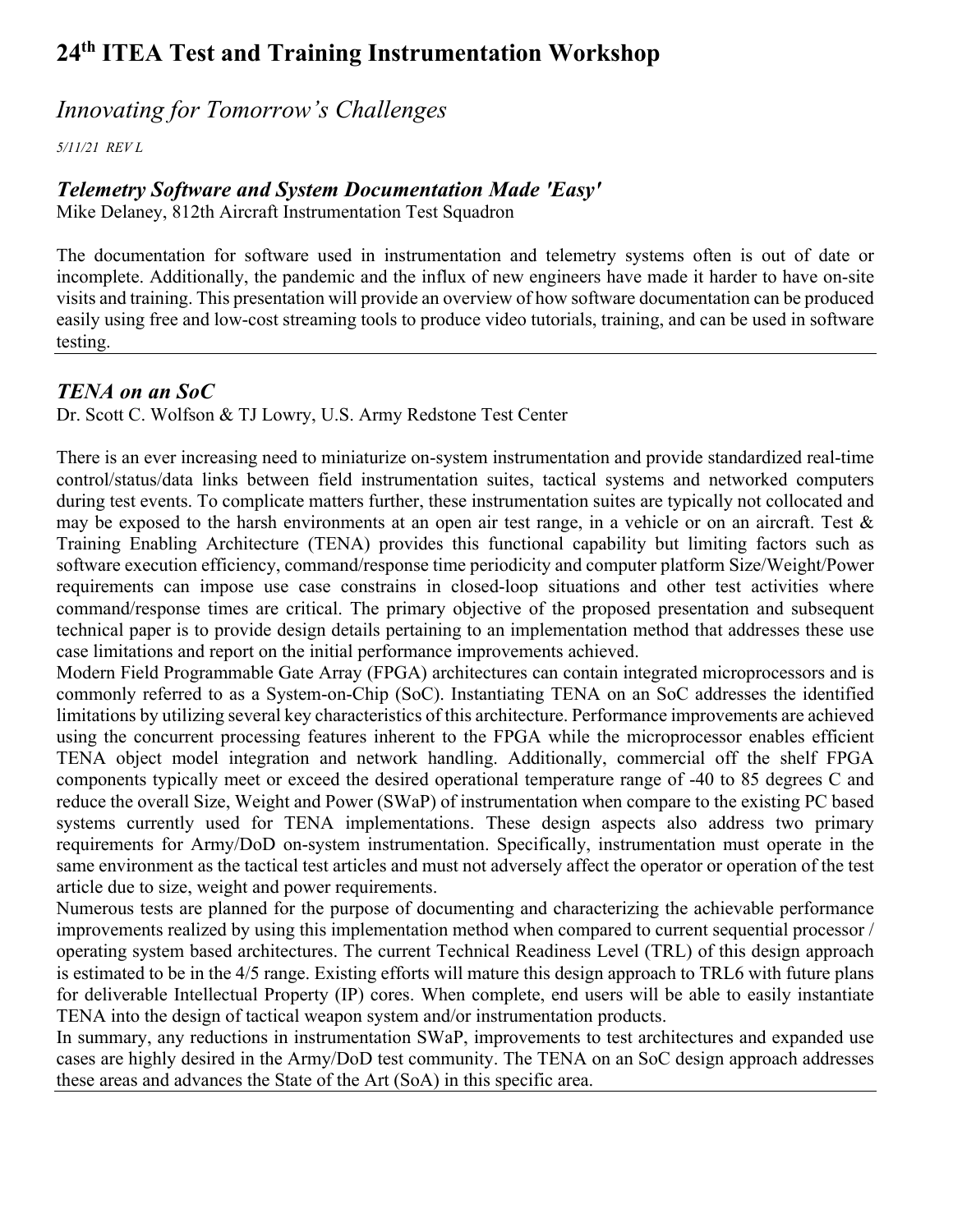### *Innovating for Tomorrow's Challenges*

*5/11/21 REV L*

#### *Test Resource Management Center Authorizing Official Overview*

Bernard (Chip) Ferguson, Test Resource Management Center

TRMC is dedicated to ensuring the DoD (Department of Defense) Components have the right T&E (Test and Evaluation) Infrastructure to accomplish the T&E mission. To provide realistic battlefield environments to test weapon and C4ISR systems, the TRMC facilitates the integration of the National Cyber Range (NCR) Complex, Designated Ranges, and Service-owned ranges with live, virtual, and constructive (LVC) representations of these systems. Interconnected and with the proper instrumentation, these cyber range and LVC capabilities provide the necessary infrastructure to support Service T&E needs.

Mr. Ferguson will brief the processes and procedures of accomplishing the requisite Authority to Operate, to include ATO signature, to integrate the correct test instrumentation necessary for successful test execution. Mr. Ferguson will brief the procedures associated with Network Related, Instrumentation Related and Software Related ATOs. In addition, Mr. Ferguson will discuss the lessons learned from integrating Telemetry Receive and Record System, Optical Thermal Imaging System, High-fidelity Automated Airborne Reconfigurable Tracking System, and Light Detection and Ranging System into the test environment. Finally, Mr. Ferguson will brief how TRMC identifies the associated cybersecurity risks and how TRMC works with the instrumentation developer to find risk mitigation.

#### *The Future of Flight Test Recorders in a TmNS World*

Mike Delaney, 812th Aircraft Instrumentation Test Squadron

Flight test instrumentation recorders face a new set of challenges as instrumentation systems migrate to Ethernet based systems, and test articles incorporate network telemetry. There is a need for the recorder to be able to provide past data while recording to support PCM backfill and if test engineers need data that isn't in the PCM stream. This presentation will discuss the limitations of current recorders and aims to start a discussion on what the next-generation of airborne recorders could look like.

#### *Using Docker-Compose to Simulate Sophisticated Infrastructure in Development*

Micah Ferrill, Avionics Test and Analysis Corporation

Virtualization has long proven invaluable for sandboxing and building repeatable environments in development, staging, and production environments. With the increasing popularity of containerization tools and platforms such as docker and Kubernetes that has only increased. Even in cases where bare-metal infrastructure is utilized in production, the ability to easily reproduce complex operating environments has never been easier or more needed in our age of remote work. Docker-compose allows one to combine multiple containers such as a database or object store along with frontend or service containers. All of this is accomplished through a simple text configuration file and many common services are already containerized or even approved for use on DoD networks. In this paper we'll take a look at several examples of using docker compose to combine different services to demonstrate and prototype distributed systems before implementation on bare metal, Kubernetes, etc.